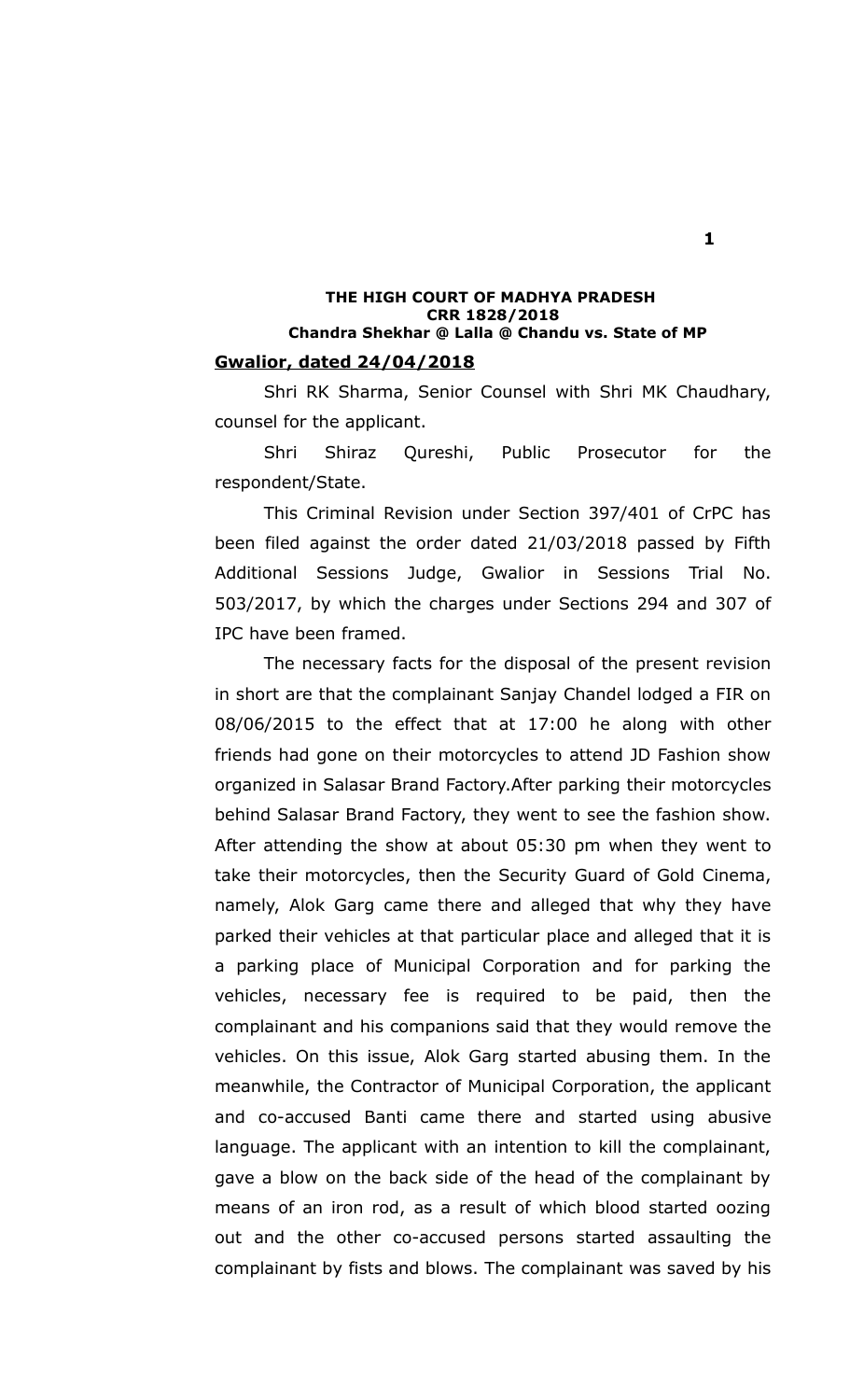companions Anil Sharma, Sonu Bhadauria and others. Thus, it was alleged that the applicant and other co-accused persons with an intention to kill the complainant had not only abused him but had assaulted him by fists and blows as well as by an iron road. It was also alleged that his camera had also fallen down, as a result of which it is not functioning properly. The police after completing the investigation, filed the charge sheet for offence under Sections 307, 294, 34 of IPC.

The trial Court by order dated 21/03/2018 passed in Sessions Trial No.503/2017, framed the charge under Sections 294, 307 of IPC against the applicant.

Challenging the charge framed by the trial Court, it is submitted by learned senior counsel for the applicant that in the MLC report of the complainant, only two injuries were found, which are as under:-

(i) Lacerated wound on left parieto-occiptal region;

(ii) Tenderness 2x2cm back of right shoulder.

It is submitted that as per the opinion of the doctor, both the injuries were simple in nature. It is submitted that as the injuries were simple in nature, therefore, at the most, the offence would be under Section 323/324 of IPC. Even for the sake of arguments that if some serious offence, then at the most, it would fall under Section 308 of IPC but in no case, an offence under Section 307 of IPC would be made out. However, during the arguments, it was fairly conceded that even if the present revision is allowed, then the applicant shall not be discharged in toto, but the contentions of learned Senior Counsel for the applicant is that the applicant would be tried for a lesser offence. To buttress his submissions, the learned senior counsel for the applicant has relied upon the judgments of the Supreme Court in the cases of **Pashora Singh and Another vs. State of Punjab,** reported in **AIR 1993 SC 1256, Fireman Ghulam Mustafa vs. State of Uttaranchal (Now Uttarakhand)** reported in **AIR 2015 SC 3101,**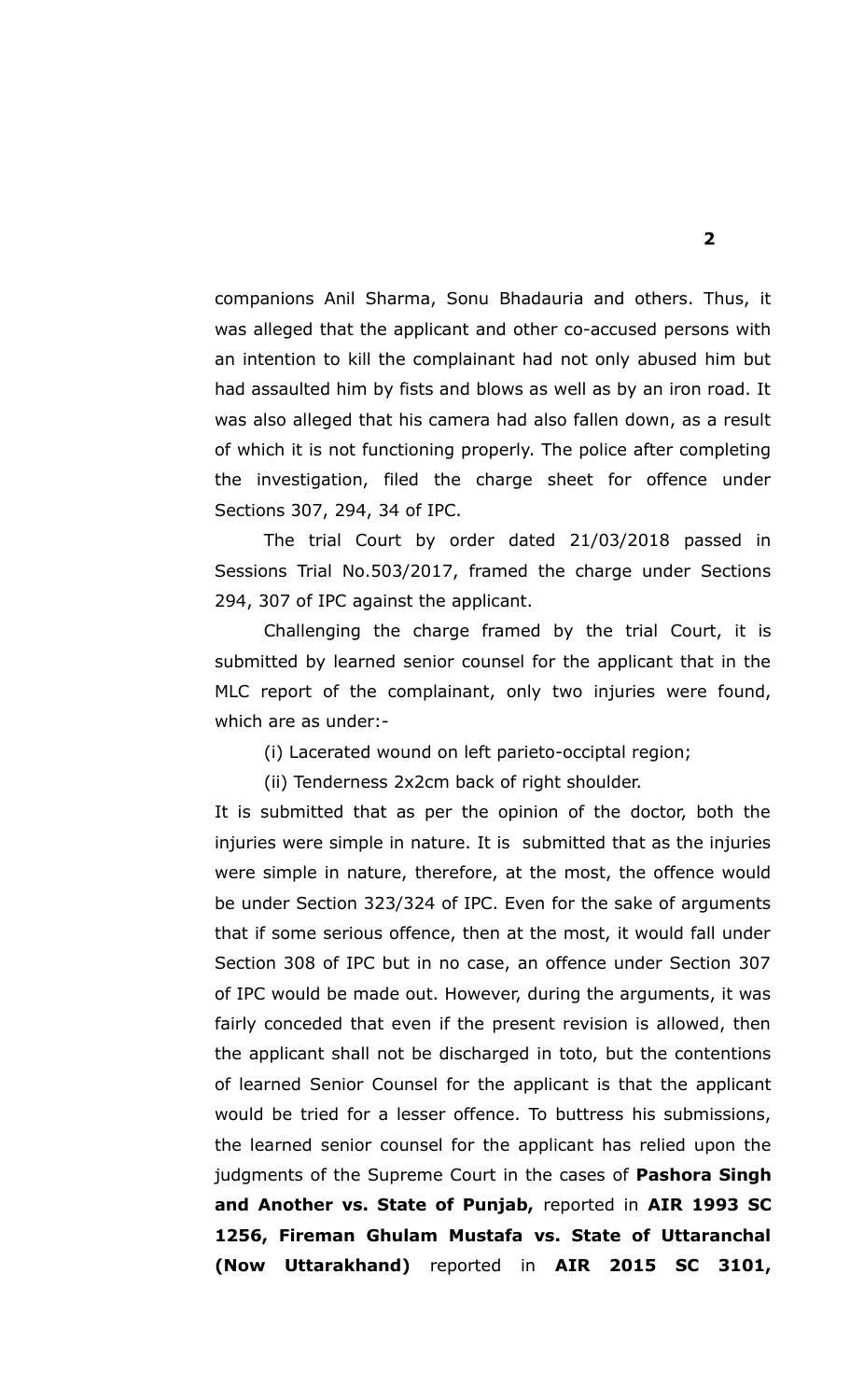**Sakharam vs. State of Madhya Pradesh and Another,** reported in **(2015) 10 SCC 557, Rekha Mandal and Others vs. The State of Bihar,** reported in **1967 CRA 108 (SC),** and the judgments of this Court in the cases of **Virendra Kumar Pyasi vs. State of MP,** reported in **1993 (ii) MPWN 77, Chunnilal vs. State of MP** reported in **2002(I) MPWN 92.** It is further submitted by learned senior counsel for the applicant that from the FIR itself, it is clear that there is no enmity between the parties and the quarrel took place all of a sudden and since no repeated blows were given to the complainant, it clearly indicates that there was no intention on the part of the applicant to kill the injured.

*Per contra,* it is submitted by counsel for the State that for framing of charge under Section 307 of IPC, the nature of injuries is not necessary. The only aspect which has to be considered is the intention or the knowledge and some overt act in furtherance of that intention or knowledge on the part of the accused. Even Section 307 of IPC does not speak of any grievous injury or any injury dangerous to life but second part of Section 307 of IPC merely speaks about the ''hurt''. Therefore, where the hurt is caused with intention or knowledge to kill the complainant, then *prima facie* offence under Section 307 of IPC would be made out.

Heard the learned counsel for the parties.

It is well settled principle of law that in order to *prima facie* make out an offence under Section 307 of IPC, the nature of the injuries is not the sole criteria. The Supreme Court in the case of **Anjani Kumar Choudhary Vs. State of Bihar,** reported in **(2014) 12 SCC 286** has held as under:-

> **''10.** The scope of Section 307 IPC has elaborately been dealt with by this Court in *Mohan case [(2013) 14 SCC 116]* (SCC pp. 121-22, para 14), wherein this Court has taken the view that if anybody does any act with intention or knowledge that by his act he might cause death and hurt is caused, that is sufficient to attract Section 307 IPC.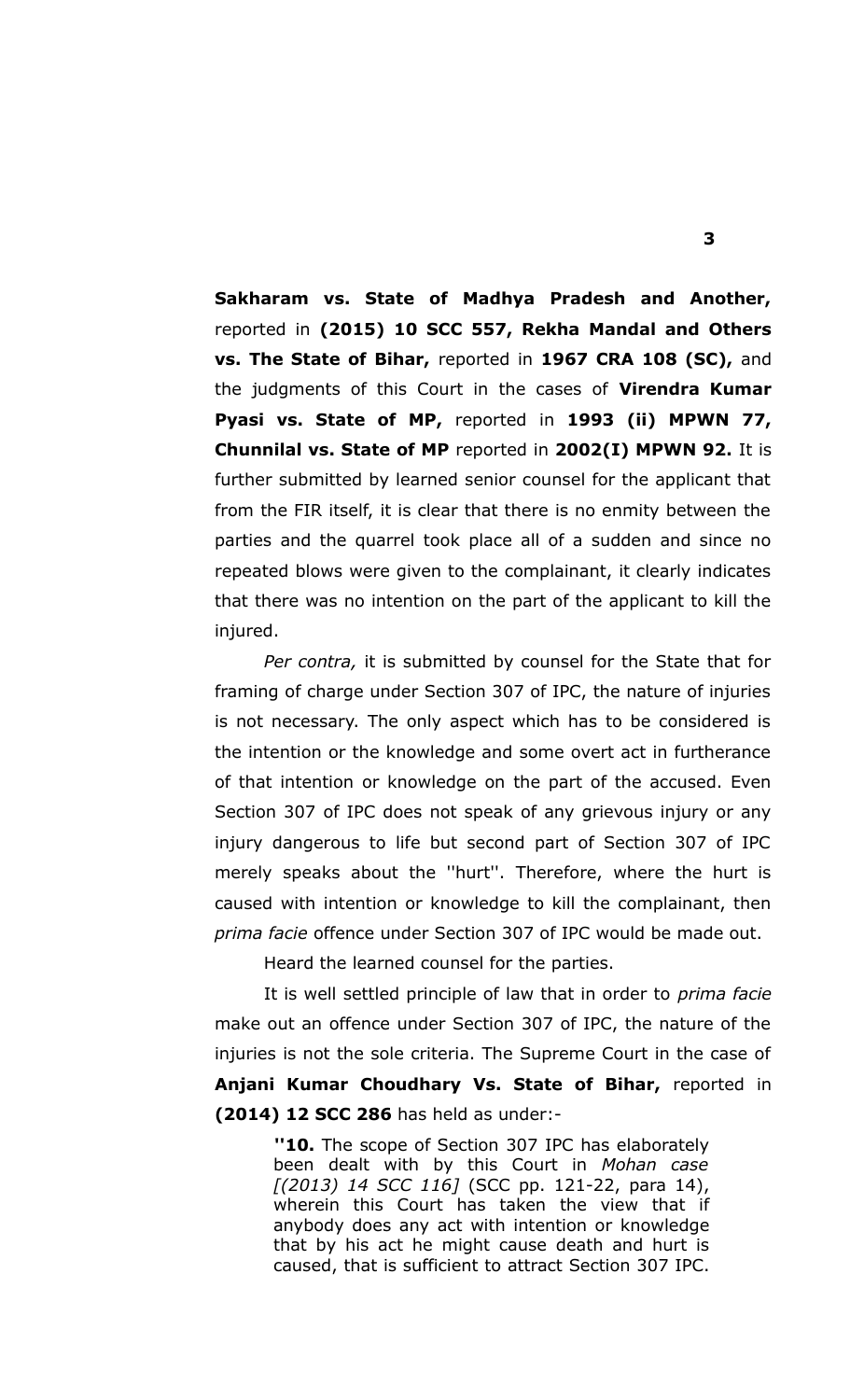Further, this Court has also taken the view that, in order to attract Section 307 IPC, the injury need not be on the vital part of the body.  **\* \* \* \***

**16.** The statements of the witnesses Baiju and Manoj Chaudhary are also in the same lines. What is discernible from the above statements is that the first accused and others, while committing the alleged offence, had exhorted that they would kill the appellant if the money was not paid. Open announcement by the accused and others that the appellant would not be alive to practise in the High Court, would prima facie indicate that the intention of the accused was, what he had spoken, followed by the infliction of injuries. Further, when several persons attack an unarmed person with deadly weapons, it is reasonable to presume that they had knowledge or intention that such an attack would result in death. In the instant case, as per the statements, the weapons used were lathi, rod, farsa, talwar, etc. and when we look at the nature of the injuries, it is clear that the injuries were caused by using sharp-cutting weapons and also with hard blunt substance. Injuries were inflicted on the right temporal region of scalp at the base of the right ear, right side of occipital region of scalp, left side of occipital region of scalp, etc. Open declaration by the accused that a person would be killed, indicates his intention and, as held by this Court in *Vasant Vithu Jadhav* v. *State of Maharashtra [(2004) 9 SCC 31]*, the question as to whether there was an intention to kill or knowledge that death will be caused is a question of fact and would depend on the facts of a given case which has to be attributed on evidence by the trial court. The above facts would indicate that the ingredients of Section 307 IPC are made out.

**17.** We make it clear that this is only a prima facie view to decide as to whether the FIR and the statements of the witnesses contain averments so as to charge-sheet the accused under Section 307 IPC and ultimately it is for the trial court to decide whether the offence under Section 307 IPC has been made during trial, which ought to be ultimately decided on the basis of evidence tendered before the criminal court."

In the case of **Jage Ram Vs. State of Haryana** reported in

**(2015) 11 SCC 366** , the Supreme Court has held as under :-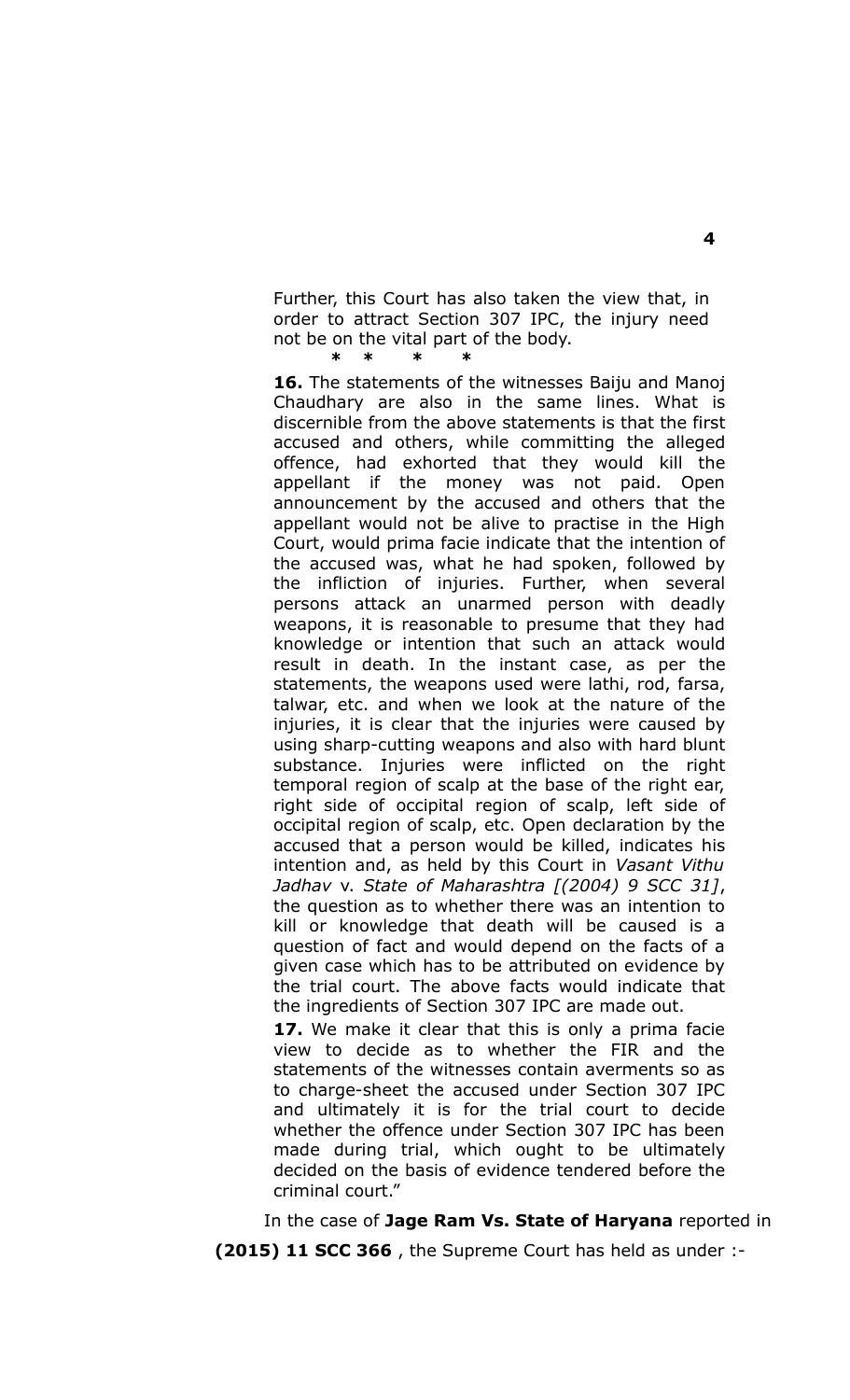**''12.** For the purpose of conviction under Section 307 IPC, the prosecution has to establish (*i*) the intention to commit murder; and (*ii*) the act done by the accused. The burden is on the prosecution that the accused had attempted to commit the murder of the prosecution witness. Whether the accused person intended to commit murder of another person would depend upon the facts and circumstances of each case. To justify a conviction under Section 307 IPC, it is not essential that fatal injury capable of causing death should have been caused. Although the nature of injury actually caused may be of assistance in coming to a finding as to the intention of the accused, such intention may also be adduced from other circumstances. The intention of the accused is to be gathered from the circumstances like the nature of the weapon used, words used by the accused at the time of the incident, motive of the accused, parts of the body where the injury was caused and the nature of injury and severity of the blows given, etc.

**13.** In *State of M.P.* v. *Kashiram [(2009) 4 SCC 26]*, the scope of intention for attracting conviction under Section 307 IPC was elaborated and it was held as under: (SCC pp. 29-30, paras 12-13)

"*12*. … '*13*. It is sufficient to justify a conviction under Section 307 if there is present an intent coupled with some overt act in execution thereof. It is not essential that bodily injury capable of causing death should have been inflicted. The section makes a distinction between the act of the accused and its result, if any. The court has to see whether the act, irrespective of its result, was done with the intention or knowledge and under circumstances mentioned in the section. Therefore, an accused charged under Section 307 IPC cannot be acquitted merely because the injuries inflicted on the victim were in the nature of a simple hurt.

**14.** This position was highlighted in *State of Maharashtra* v. *Balram Bama Patil [(1983) 2 SCC 28]*, *Girija Shankar* v. *State of U.P. [ (2004) 3 SCC 793]* and *R. Prakash* v. *State of Karnataka [(2004) 9 SCC 27]*.

**16.** Whether there was intention to kill or knowledge that death will be caused is a question of fact and would depend on the facts of a given case. The circumstances that the injury inflicted by the accused

\* \* \*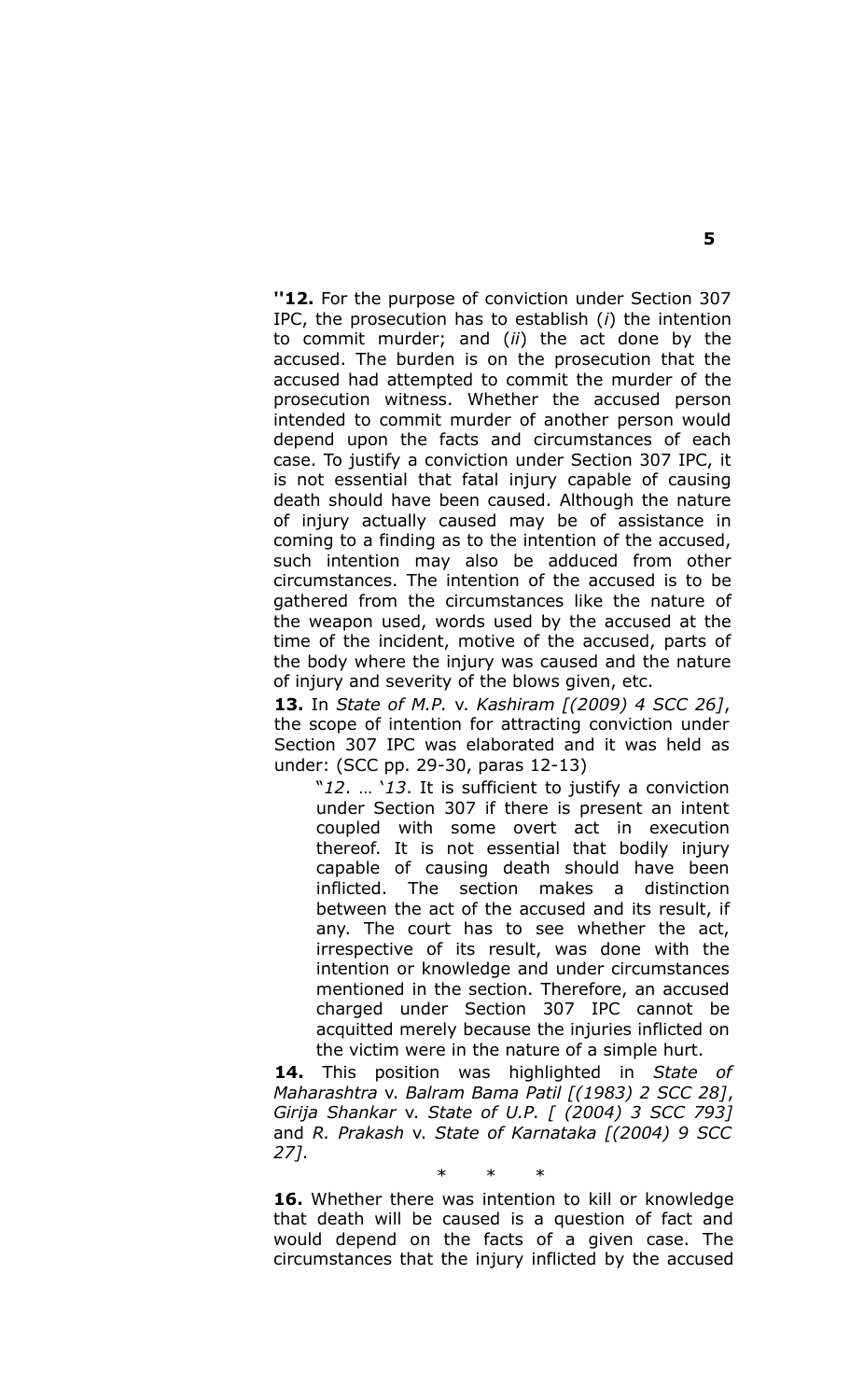was simple or minor will not by itself rule out application of Section 307 IPC. The determinative question is the intention or knowledge, as the case may be, and not the nature of the injury.' See *State of M.P.* v. *Saleem [(2005) 5 SCC 554]*, SCC pp. 559-60, paras 13-14 and 16.

'*6*. Undue sympathy to impose inadequate sentence would do more harm to the justice system to undermine the public confidence in the efficacy of law and society could not long endure under such serious threats. It is, therefore, the duty of every court to award proper sentence having regard to the nature of the offence and the manner in which it was executed or committed, etc. This position was illuminatingly stated by this Court in *Sevaka Perumal* v. *State of T.N. [ (1991) 3 SCC 471 ]* ' (*Saleem case [(2005) 5 SCC 554]*, SCC p. 558, para 6)"

# The Supreme Court in the case of **State of Maharashtra**

# **vs. Balram Bama Patil and Others,** reported in **(1983) 2 SCC**

**28** has held as under:-

**''9.** Shri Rana appearing for the State strenuously contended that the High Court has committed a grave error in holding that the offence under Section 307 IPC was not made out merely because the injuries inflicted on the witnesses were in the nature of a simple hurt and in these circumstances it is not possible to hold any of the accused persons guilty in respect of that offence. We find considerable force in this contention. A bare perusal of Section 307 IPC would show that the reasons given by the High Court for acquitting the accused of the offence under Section 307 were not tenable. Section 307 IPC reads:

> "Whoever does any act with such intention or knowledge, and under such circumstances that, if he by that act caused death, he would be guilty of murder, shall be punished with imprisonment of either description for a term which may extend to ten years, and shall also be liable to fine; and, if hurt is caused to any person by such act, the offender shall be liable either to imprisonment for life, or to such punishment as is hereinbefore mentioned."

To justify a conviction under this section it is not essential that bodily injury capable of causing death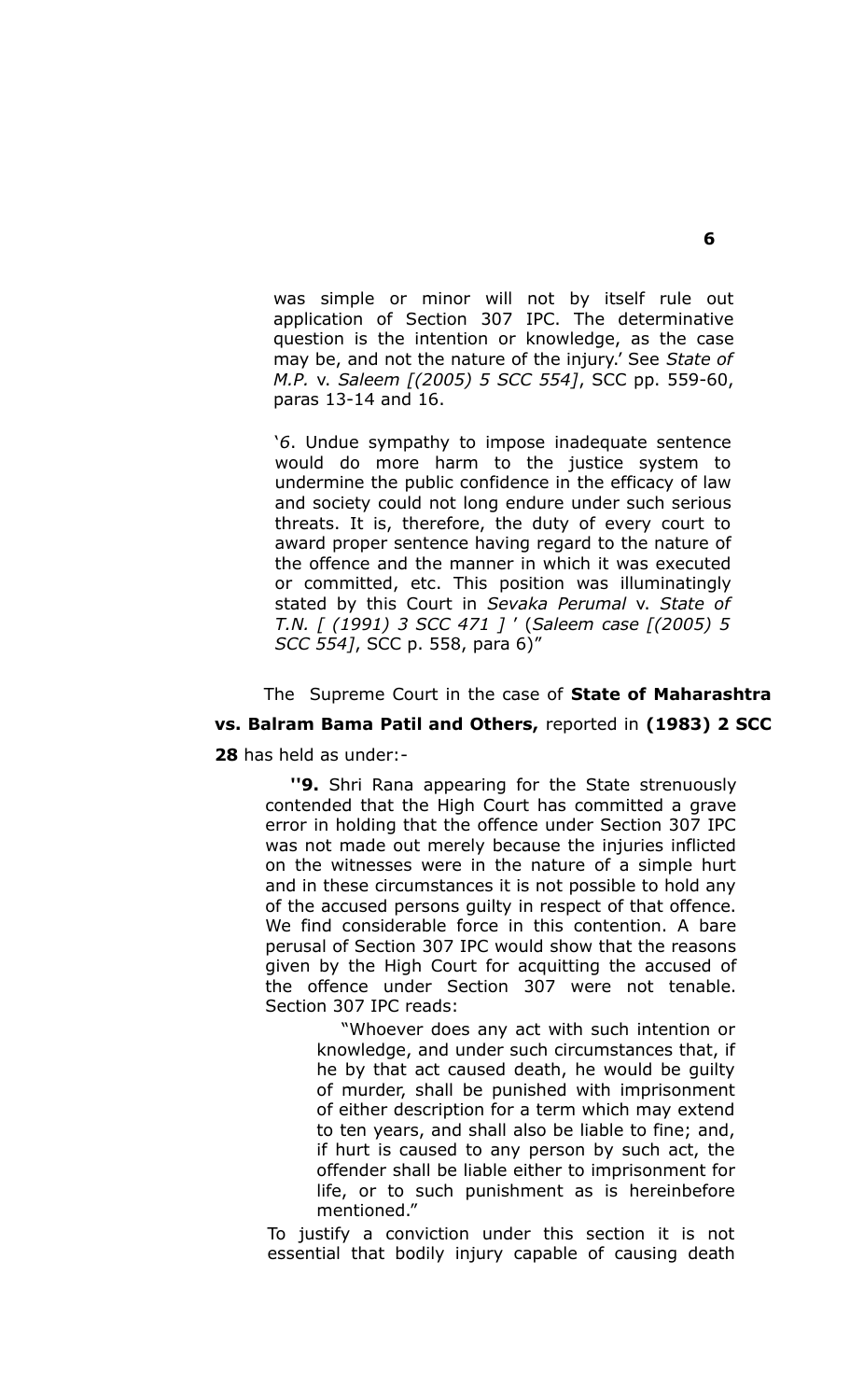should have been inflicted. Although the nature of injury actually caused may often give considerable assistance in coming to a finding as to the intention of the accused, such intention may also be deduced from other circumstances, and may even, in some cases, be ascertained without any reference at all to actual wounds. The section makes a distinction between an act of the accused and its result, if any. Such an act may not be attended by any result so far as the person assaulted is concerned, but still there may be cases in which the culprit would be liable under this section. It is not necessary that the injury actually caused to the victim of the assault should be sufficient under ordinary circumstances to cause the death of the person assaulted. What the Court has to see is whether the act, irrespective of its result, was done with the intention or knowledge and under circumstances mentioned in this section. An attempt in order to be criminal need not be the penultimate act. It is sufficient in law, if there is present an intent coupled with some overt act in execution thereof.''

The Supreme Court in the case of **Ratan Singh vs. State of Madhya Pradesh and Another,** reported in **(2009) 12 SCC 585** has held as under:-

**''4.** ''*11*. It is to be noted that the alleged offences are of very serious nature. Section 307 IPC relates to attempt to murder. It reads as follows:

'307. *Attempt to murder*.—Whoever does any act with such intention or knowledge, and under such circumstances that, if he by that act caused death, he would be guilty of murder, shall be punished with imprisonment of either description for a term which may extend to ten years, and shall also be liable to fine; and if hurt is caused to any person by such act, the offender shall be liable either to imprisonment for life, or to such punishment as is hereinbefore mentioned.'

*12*. To justify a conviction under this section, it is not essential that bodily injury capable of causing death should have been inflicted. Although the nature of injury actually caused may often give considerable assistance in coming to a finding as to the intention of the accused, such intention may also be deduced from other circumstances, and may even, in some cases, be ascertained without any reference at all to actual wounds. The section makes a distinction between an act of the accused and its result, if any. Such an act may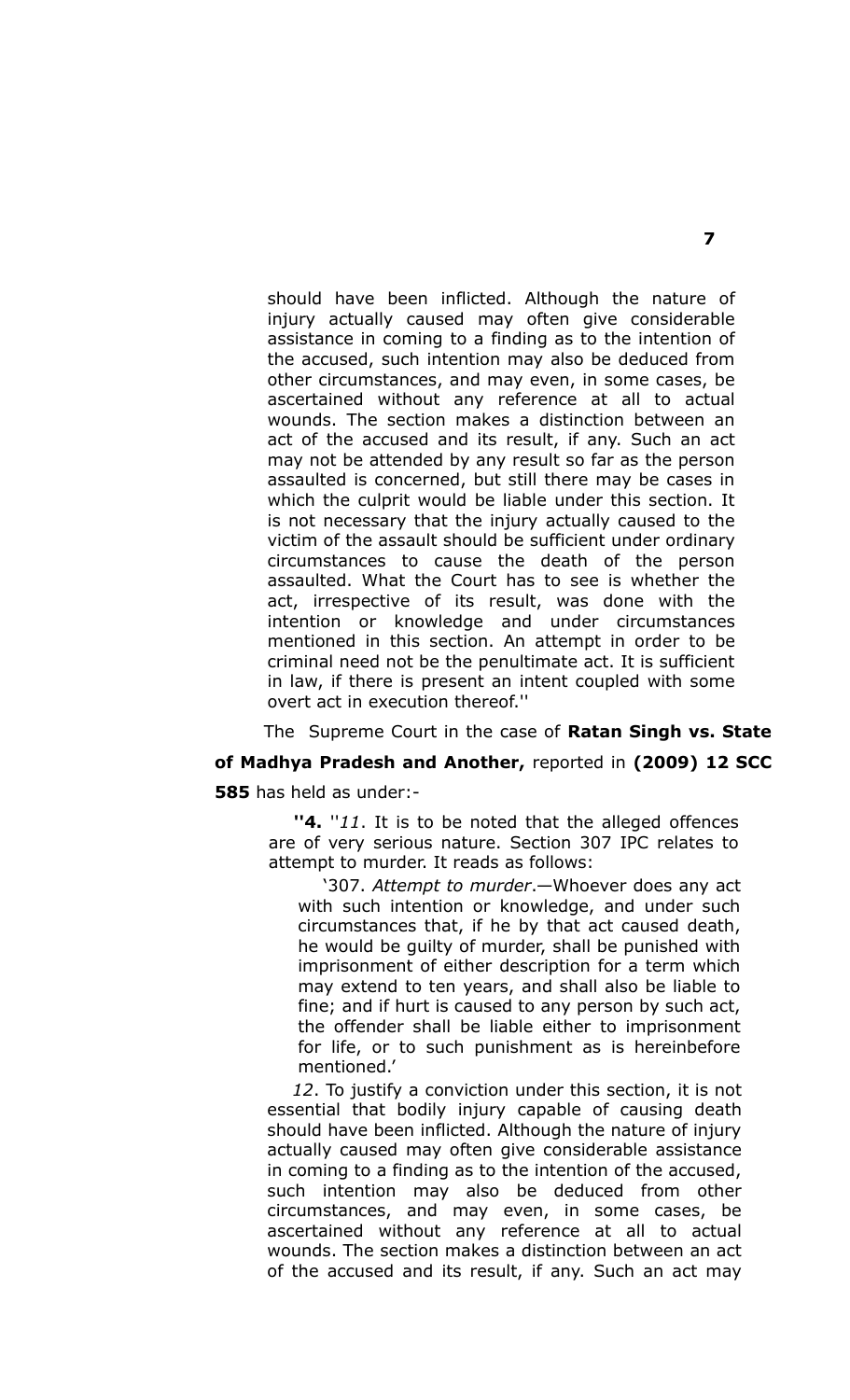not be attended by any result so far as the person assaulted is concerned, but still there may be cases in which the culprit would be liable under this section. It is not necessary that the injury actually caused to the victim of the assault should be sufficient under ordinary circumstances to cause the death of the person assaulted. What the court has to see is whether the act, irrespective of its result, was done with the intention or knowledge and under circumstances mentioned in the section. An attempt in order to be criminal need not be the penultimate act. It is sufficient in law, if there is present an intent coupled with some overt act in execution thereof.

*13*. It is sufficient to justify a conviction under Section 307 if there is present an intent coupled with some overt act in execution thereof. It is not essential that bodily injury capable of causing death should have been inflicted. The section makes a distinction between the act of the accused and its result, if any. The court has to see whether the act, irrespective of its result, was done with the intention or knowledge and under circumstances mentioned in the section. Therefore, an accused charged under Section 307 IPC cannot be acquitted merely because the injuries inflicted on the victim were in the nature of a simple hurt.

*14*. This position was highlighted in *State of Maharashtra* v. *Balram Bama Patil(1983) 2 SCC 28* , *Girija Shankar* v. *State of U.P. (2004) 3 SCC 793* and *R. Prakash* v. *State of Karnataka (2004) 9 SCC 27*"

See *State of M.P.* v. *Saleem (2005) 5 SCC 554* (SCC pp. 559-60, paras 11-14) and *State of M.P.* v. *Imrat (2008) 11 SCC 523.*

**5.** "*15*. In *Sarju Prasad* v. *State of Bihar AIR 1965 SC 843* it was observed in para 6 that [the] mere fact that the injury actually inflicted by the accused did not cut any vital organ of the victim, is not by itself sufficient to take the act out of the purview of Section 307.

*16*. Whether there was intention to kill or knowledge that death will be caused is a question of fact and would depend on the facts of a given case. The circumstances that the injury inflicted by the accused was simple or minor will not by itself rule out application of Section 307 IPC. The determinative question is the intention or knowledge, as the case may be, and not the nature of the injury. The basic difference between Sections 333 and 325 IPC is that Section 325 gets attracted where grievous hurt is caused whereas Section 333 gets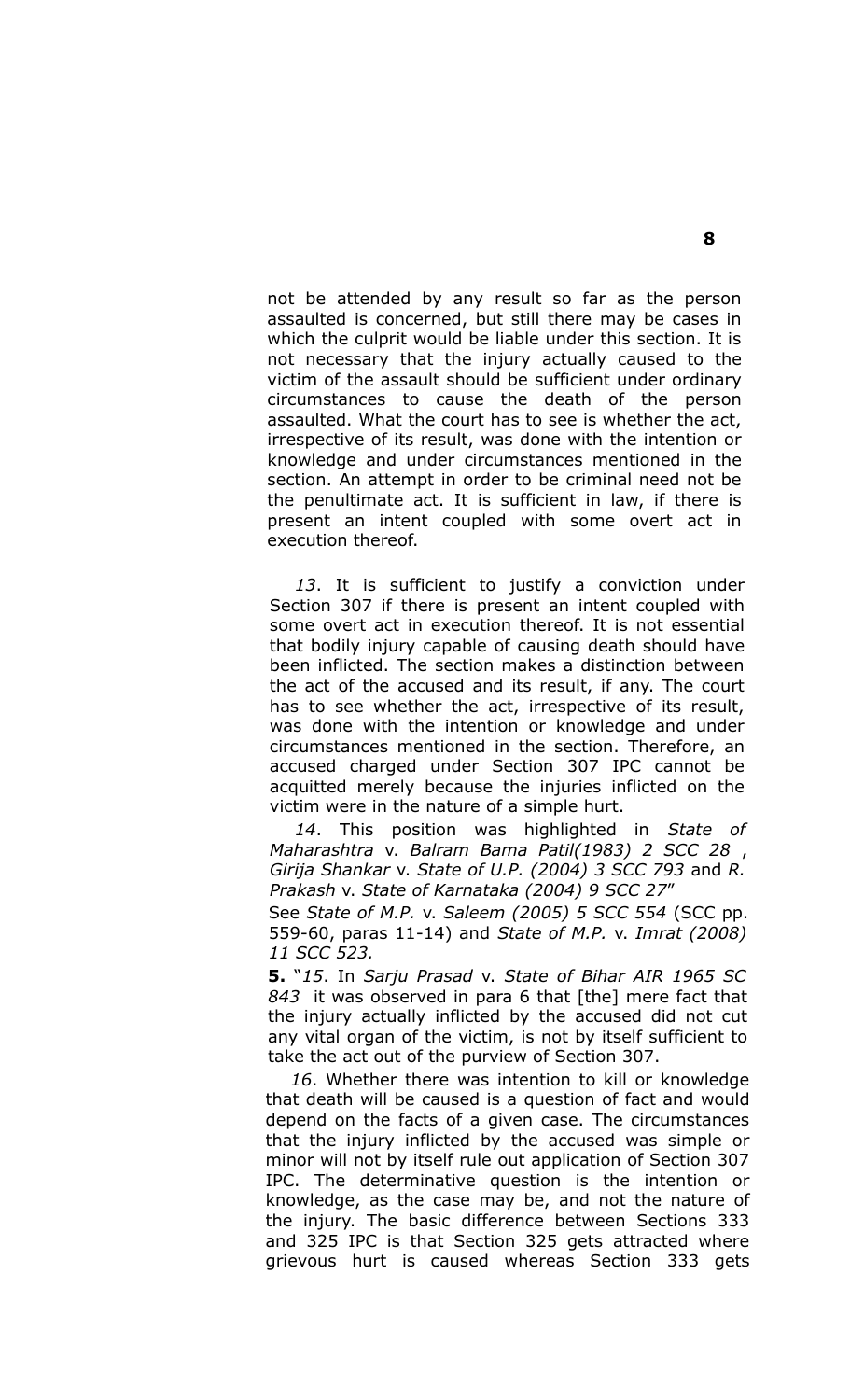attracted if such hurt is caused to a public servant.

*17*. Section 307 deals with two situations so far as the sentence is concerned. Firstly, whoever does any act with such intention or knowledge, and under such circumstances that, if he by that act caused death, he would be guilty of murder, shall be punished with imprisonment of either description for a term which may extend to ten years, and shall also be liable to fine; and secondly if hurt is caused to any person by such act the offender shall be liable either to imprisonment for life or to such punishment as indicated in the first part i.e. 10 years. The maximum punishment provided for Section 333 is imprisonment of either description for a term

which may extend to 10 years with a liability to pay fine."

**6.** In view of what has been stated above, the impugned order of the High Court is clearly unsustainable. The scope of interference under Section 482 of the Code at the present juncture as was done by the High Court is clearly unsustainable.''

Thus, for framing of charge under Section 307 of IPC, nature of injury is not material. The material aspect is the intention or knowledge and some overt act in furtherance of that intention or knowledge. In the present case, the dispute took place on the question of parking of vehicle at a particular place. When the complainant himself was ready to remove his vehicle from the parking area, then there was no need for the applicant or other co-accused persons to pick up the quarrel with the complainant. From the charge sheet, it is clear that there is nothing on record to suggest that the complainant had acted violently at any point of time. Therefore, there was no reason for the applicant to give a blow on the back of the head of the complainant by means of an iron rod. So far as the intention or knowledge is concerned, it is something which is in the mind of the accused, which has to be ascertained from his conduct. In the present case, for no reason the applicant had chosen a vital part of the body of the injured for assaulting by means of an iron rod. Iron rod, at this stage, can be said to be a deadly weapon. Merely because the complainant had sustained a simple injury on his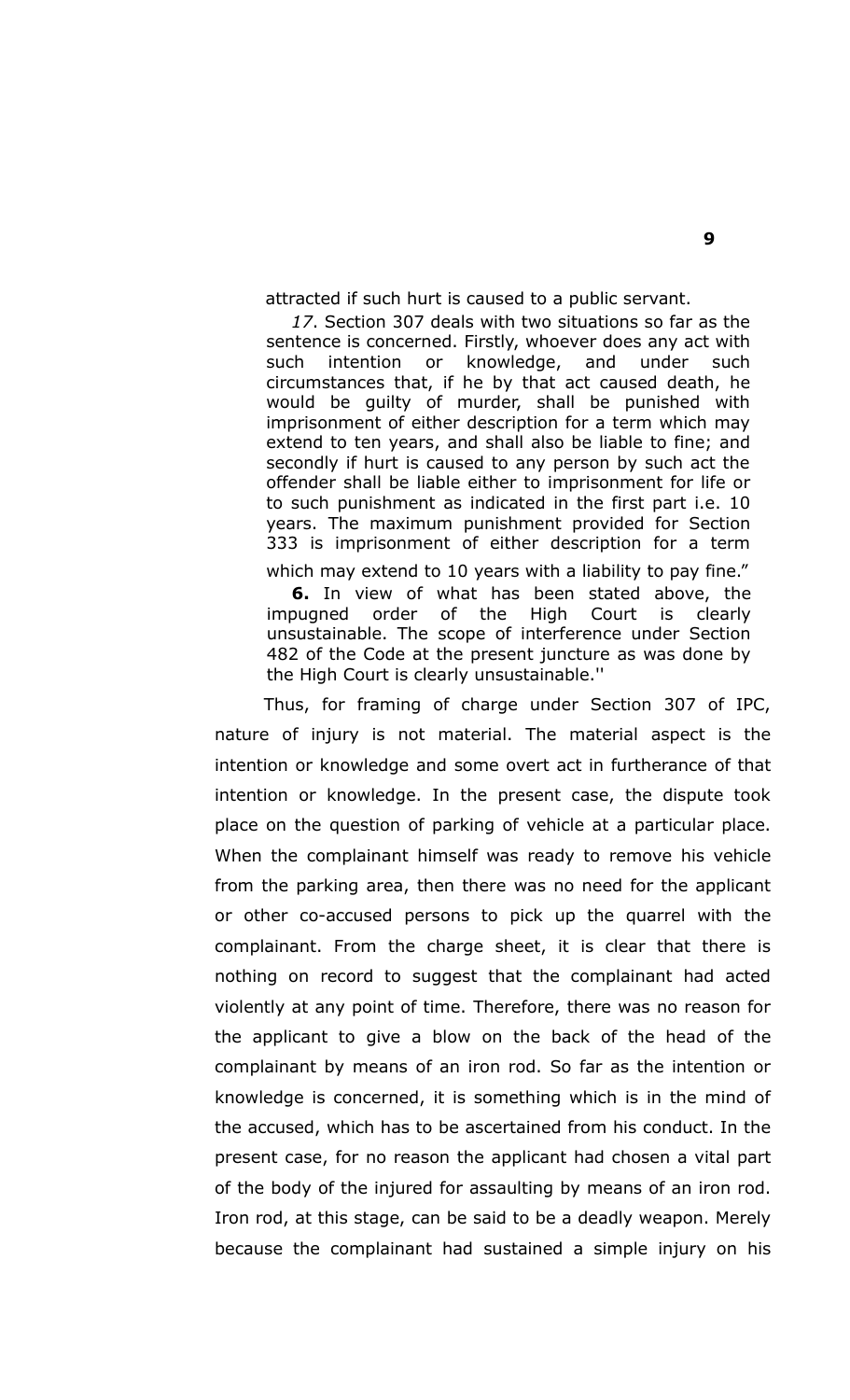head, would not *ipso facto* mean that there was no intention or knowledge on the part of the applicant to kill the complainant. Choosing a vital part of the body of the complainant knowingfully well that if a fatal blow caused by a deadly weapon, it may result in death, therefore, such an act is sufficient to frame charge under Section 307 of IPC. If the intention of the applicant was not to kill the deceased, then he could have chosen other parts of his body but since the blow was given on the back of the head of the complainant clearly shows that blow was given on the back of the complainant with an intention or knowledge. That was not the end of the matter. After the blow was given, the complainant was assaulted by the applicant and other co-accused persons by fists and blows. Furthermore, even if the submissions made by learned counsel for the applicant are accepted, then it is clear that the applicant can not be discharged *in toto,* he has to be tried for his attack on the complainant by means of an iron rod. Even otherwise, it is well-established principle of law that where the accused is tried for graver offence, then he can always be convicted for a lesser offence but not vice versa. Thus, it is for the trial Court, after recording the evidence tested on the touchstone of the cross-examination, to come to a conclusion that whether an offence under Section 307 of IPC is made out or not and whether the applicant is guilty of any lesser offence or not? It is well-established principle of law that at the stage of framing of charges the possibility of committing an offence is sufficient.

The Supreme Court in the case of **Central Bureau of Investigation vs. K. Narayana Rao** reported in **(2012) 9 SCC 512** has held as under:-

> **"14.** While considering the very same provisions i.e. framing of charges and discharge of the accused, again in *Sajjan Kumar (2010) 9 SCC 368*, this Court held thus: (SCC pp. 375-77, paras 19-21)

> "*19*. It is clear that at the initial stage, if there is a strong suspicion which leads the court to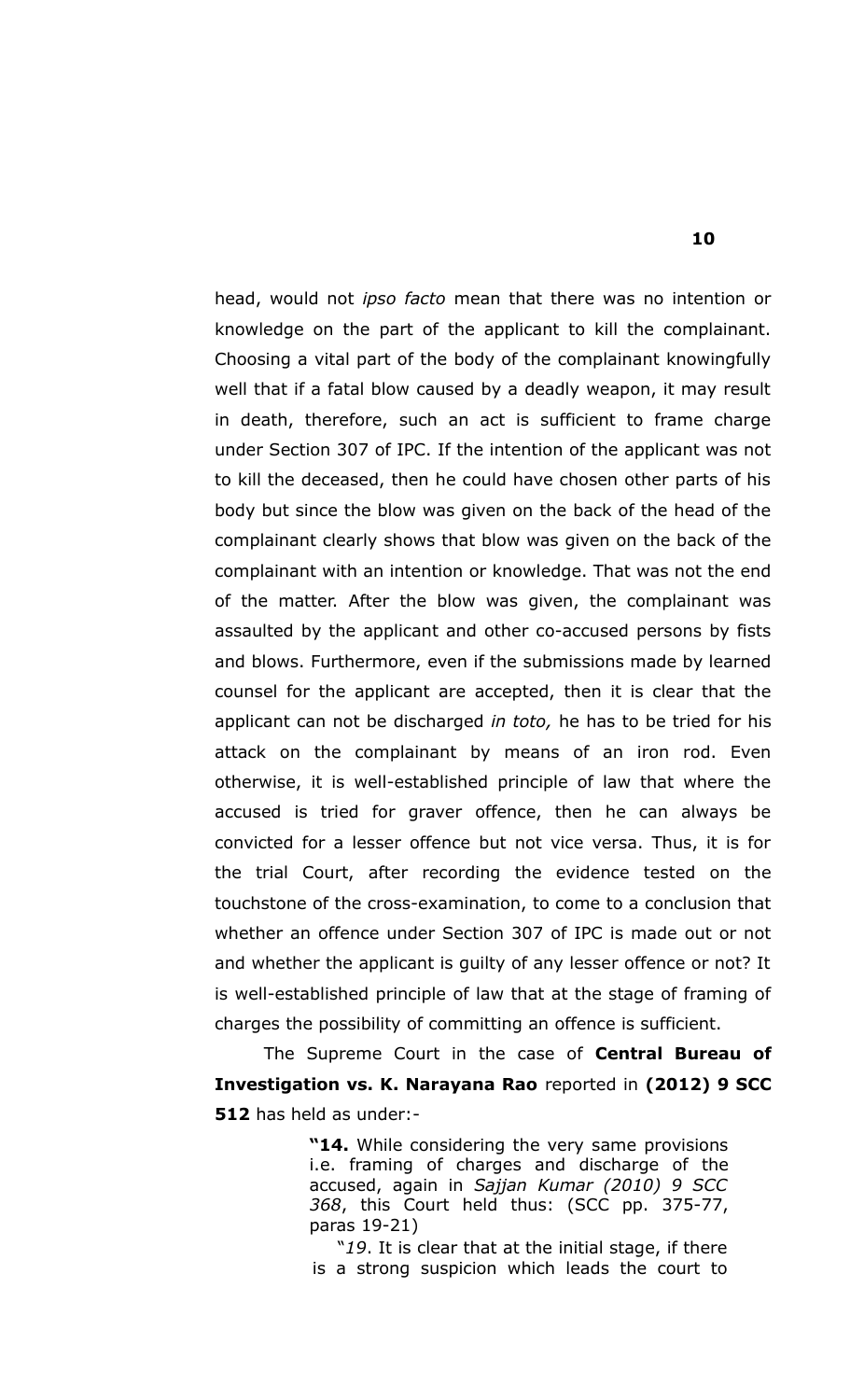think that there is ground for presuming that the accused has committed an offence, then it is not open to the court to say that there is no sufficient ground for proceeding against the accused. The presumption of the guilt of the accused which is to be drawn at the initial stage is only for the purpose of deciding prima facie whether the court should proceed with the trial or not. If the evidence which the prosecution proposes to adduce proves the guilt of the accused even if fully accepted before it is challenged in cross-examination or rebutted by the defence evidence, if any, cannot show that the accused committed the offence, then there will be no sufficient ground for proceeding with the trial.

*20*. A Magistrate enquiring into a case under Section 209 CrPC is not to act as a mere post office and has to come to a conclusion whether the case before him is fit for commitment of the accused to the Court of Session. He is entitled to sift and weigh the materials on record, but only for seeing whether there is sufficient evidence for commitment, and not whether there is sufficient evidence for conviction. If there is no prima facie evidence or the evidence is totally unworthy of credit, it is the duty of the Magistrate to discharge the accused, on the other hand, if there is some evidence on which the conviction may reasonably be based, he must commit the case. It is also clear that in exercising jurisdiction under Section 227 CrPC, the Magistrate should not make a roving enquiry into the pros and cons of the matter and weigh the evidence as if he was conducting a trial.

#### **Exercise of jurisdiction under Sections 227 and 228 CrPC**

*21*. On consideration of the authorities about the scope of Sections 227 and 228 of the Code, the following principles emerge:

(*i*) The Judge while considering the question of framing the charges under Section 227 CrPC has the undoubted power to sift and weigh the evidence for the limited purpose of finding out whether or not a prima facie case against the accused has been made out. The test to determine prima facie case would depend upon the facts of each case.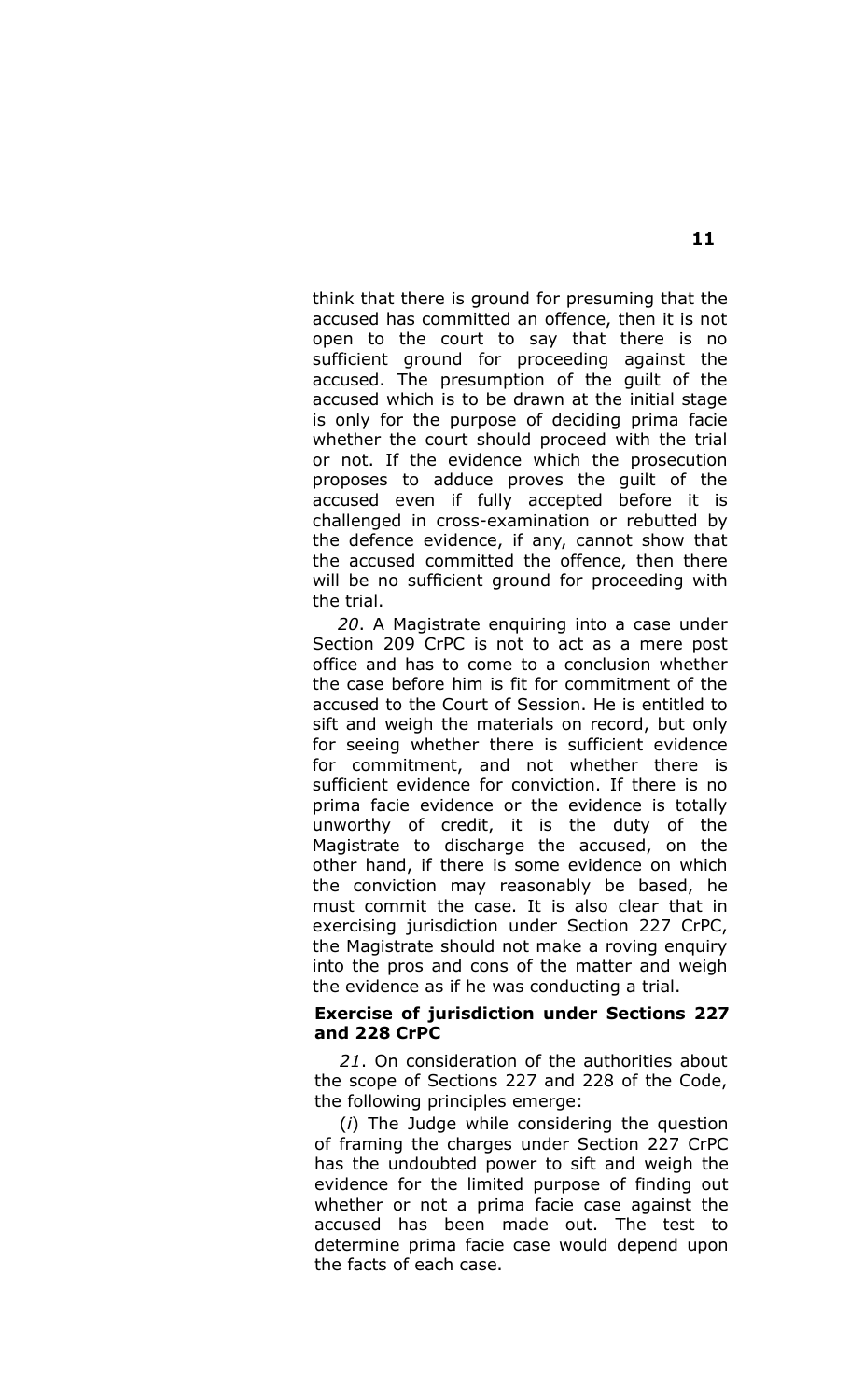(*ii*) Where the materials placed before the court disclose grave suspicion against the accused which has not been properly explained, the court will be fully justified in framing a charge and proceeding with the trial.

(*iii*) The court cannot act merely as a post office or a mouthpiece of the prosecution but has to consider the broad probabilities of the case, the total effect of the evidence and the documents produced before the court, any basic infirmities, etc. However, at this stage, there cannot be a roving enquiry into the pros and cons of the matter and weigh the evidence as if he was conducting a trial.

(*iv*) If on the basis of the material on record, the court could form an opinion that the accused might have committed offence, it can frame the charge, though for conviction the conclusion is required to be proved beyond reasonable doubt that the accused has committed the offence.

(*v*) At the time of framing of the charges, the probative value of the material on record cannot be gone into but before framing a charge the court must apply its judicial mind on the material placed on record and must be satisfied that the commission of offence by the accused was possible.

(*vi*) At the stage of Sections 227 and 228, the court is required to evaluate the material and documents on record with a view to find out if the facts emerging therefrom taken at their face value disclose the existence of all the ingredients constituting the alleged offence. For this limited purpose, sift the evidence as it cannot be expected even at that initial stage to accept all that the prosecution states as gospel truth even if it is opposed to common sense or the broad probabilities of the case.

(*vii*) If two views are possible and one of them gives rise to suspicion only, as distinguished from grave suspicion, the trial Judge will be empowered to discharge the accused and at this stage, he is not to see whether the trial will end in conviction or acquittal."

The Supreme Court in the case of **Amit Kapoor vs. Ramesh Chander & Anr.** reported in **(2012) 9 SCC 460** has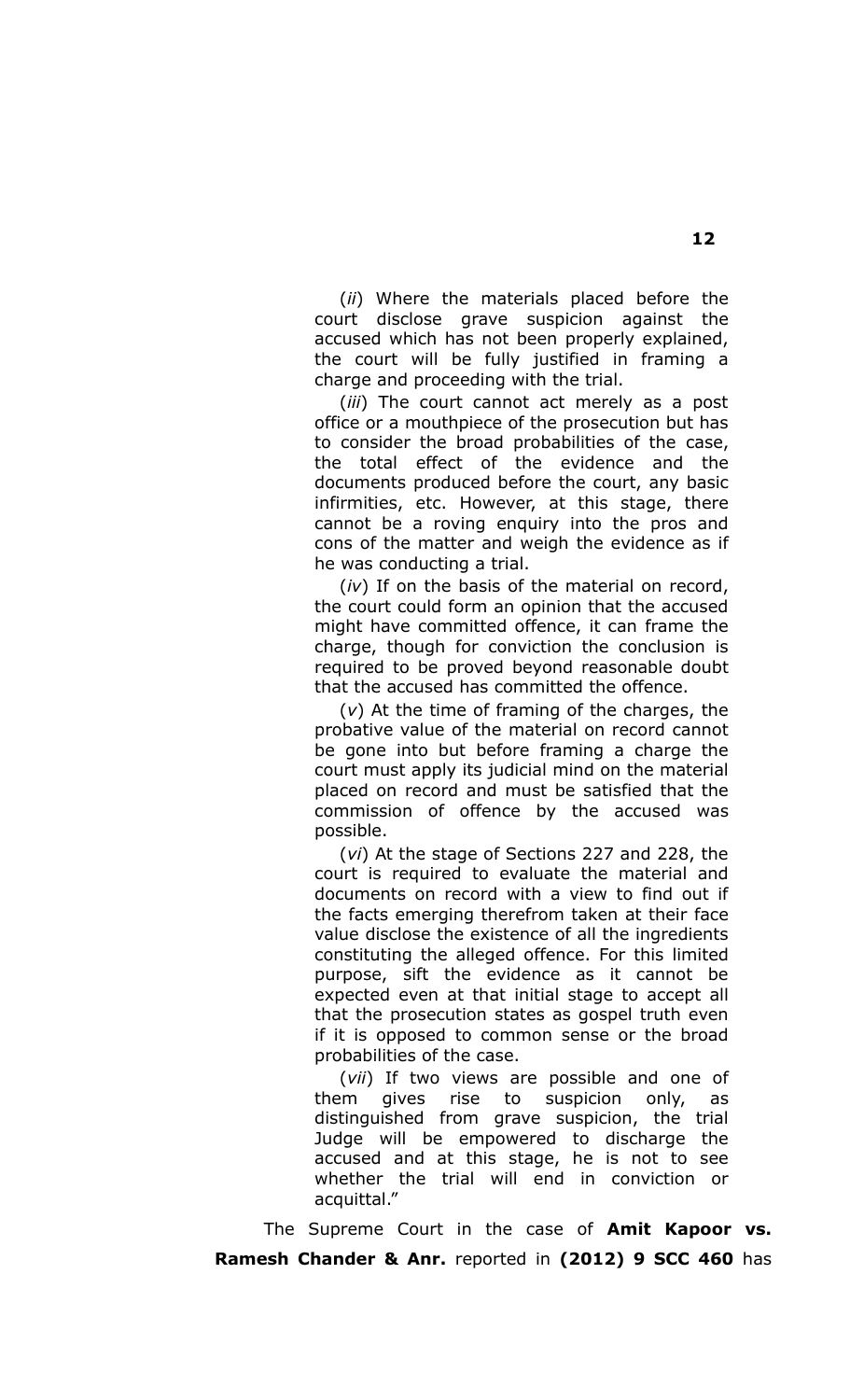held as under:-

**"17.** Framing of a charge is an exercise of jurisdiction by the trial court in terms of Section 228 of the Code, unless the accused is discharged under Section 227 of the Code. Under both these provisions, the court is required to consider the "record of the case" and documents submitted therewith and, after hearing the parties, may either discharge the accused or where it appears to the court and in its opinion there is ground for *presuming that the accused has committed an offence*, it shall frame the charge. Once the facts and ingredients of the section exists, then the court would be right in presuming that there is ground to proceed against the accused and frame the charge accordingly. This presumption is not a presumption of law as such. The satisfaction of the court in relation to the existence of constituents of an offence and the facts leading to that offence is a sine qua non for exercise of such jurisdiction. It may even be weaker than a prima facie case. There is a fine distinction between the language of Sections 227 and 228 of the Code. Section 227 is the expression of a definite opinion and judgment of the Court while Section 228 is tentative. Thus, to say that at the stage of framing of charge, the Court should form an opinion that the accused is certainly guilty of committing an offence, is an approach which is impermissible in terms of Section 228 of the Code.

**18.** x x x x x x x

**19.** At the initial stage of framing of a charge, the court is concerned not with proof but with a strong suspicion that the accused has committed an offence, which, if put to trial, could prove him guilty. All that the court has to see is that the material on record and the facts would be compatible with the innocence of the accused or not. The final test of guilt is not to be applied at that stage. We may refer to the well-settled law laid down by this Court in *State of Bihar* v. *Ramesh Singh (1977) 4 SCC 39*: (SCC pp. 41- 42, para 4)

"*4*. Under Section 226 of the Code while opening the case for the prosecution the Prosecutor has got to describe the charge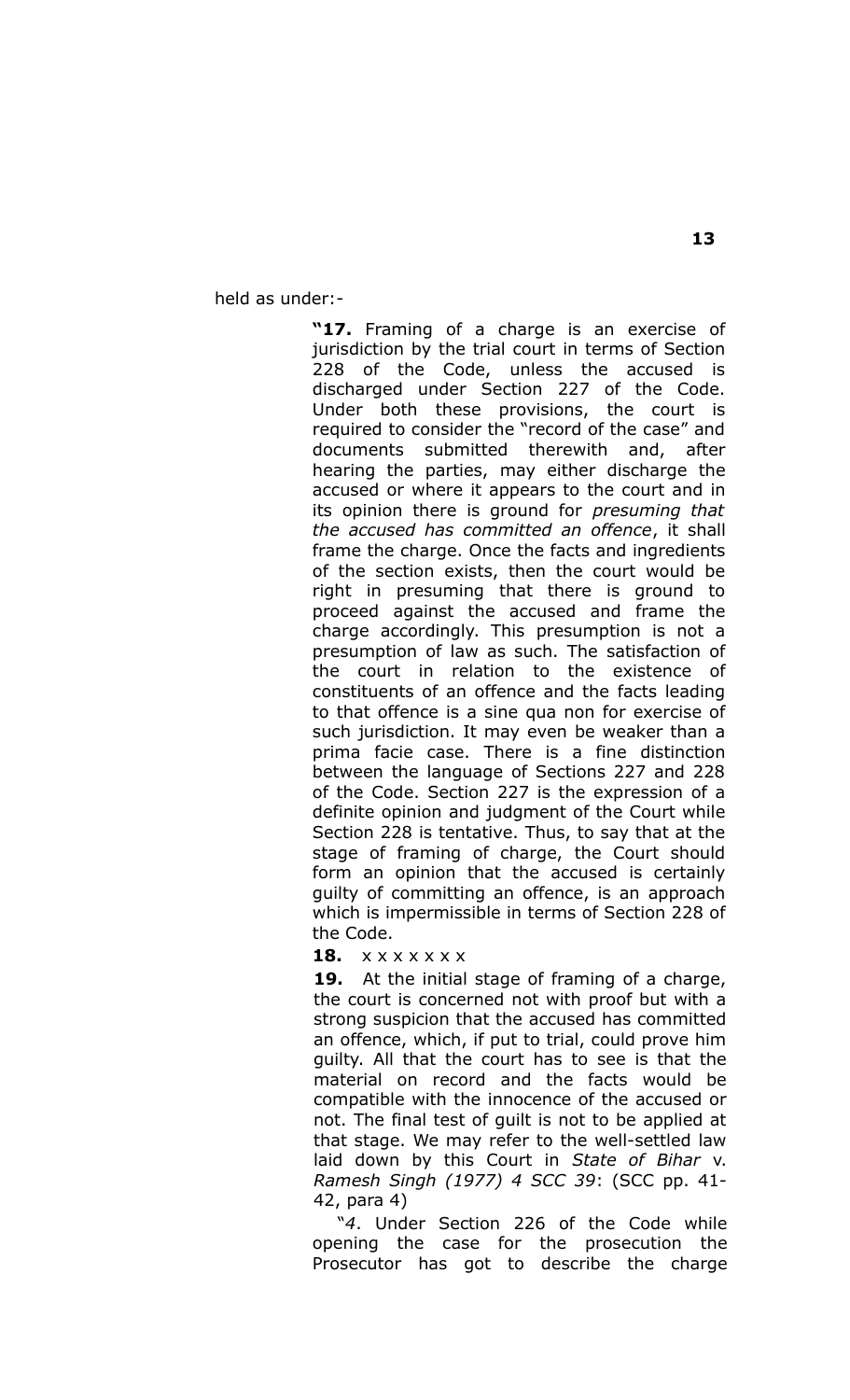against the accused and state by what evidence he proposes to prove the guilt of the accused. Thereafter comes at the initial stage the duty of the court to consider the record of the case and the documents submitted therewith and to hear the submissions of the accused and the prosecution in that behalf. The Judge has to pass thereafter an order either under Section 227 or Section 228 of the Code. If 'the Judge considers that there is no sufficient ground for proceeding against the accused, he shall discharge the accused and record his reasons for so doing', as enjoined by Section 227. If, on the other hand, 'the Judge is of opinion that there is ground for presuming that the accused has committed an offence which— … (*b*) is exclusively triable by the court, he shall frame in writing a charge against the accused', as provided in Section 228. Reading the two provisions together in juxtaposition, as they have got to be, it would be clear that at the beginning and the initial stage of the trial the truth, veracity and effect of the evidence which the Prosecutor proposes to adduce are not to be meticulously judged. Nor is any weight to be attached to the probable defence of the accused. It is not obligatory for the Judge at that stage of the trial to consider in any detail and weigh in a sensitive balance whether the facts, if proved, would be incompatible with the innocence of the accused or not. The standard of test and judgment which is to be finally applied before recording a finding regarding the guilt or otherwise of the accused is not exactly to be applied at the stage of deciding the matter under Section 227 or Section 228 of the Code. At that stage the court is not to see whether there is sufficient ground for conviction of the accused or whether the trial is sure to end in his conviction. Strong suspicion against the accused, if the matter remains in the region of suspicion, cannot take the place of proof of his guilt at the conclusion of the trial. But at the initial stage if there is a strong suspicion which leads the court to think that there is ground for presuming that the accused has committed an offence then it is not open to the court to say that there is no sufficient ground for proceeding against the accused. The presumption of the guilt of the accused which is to be drawn at the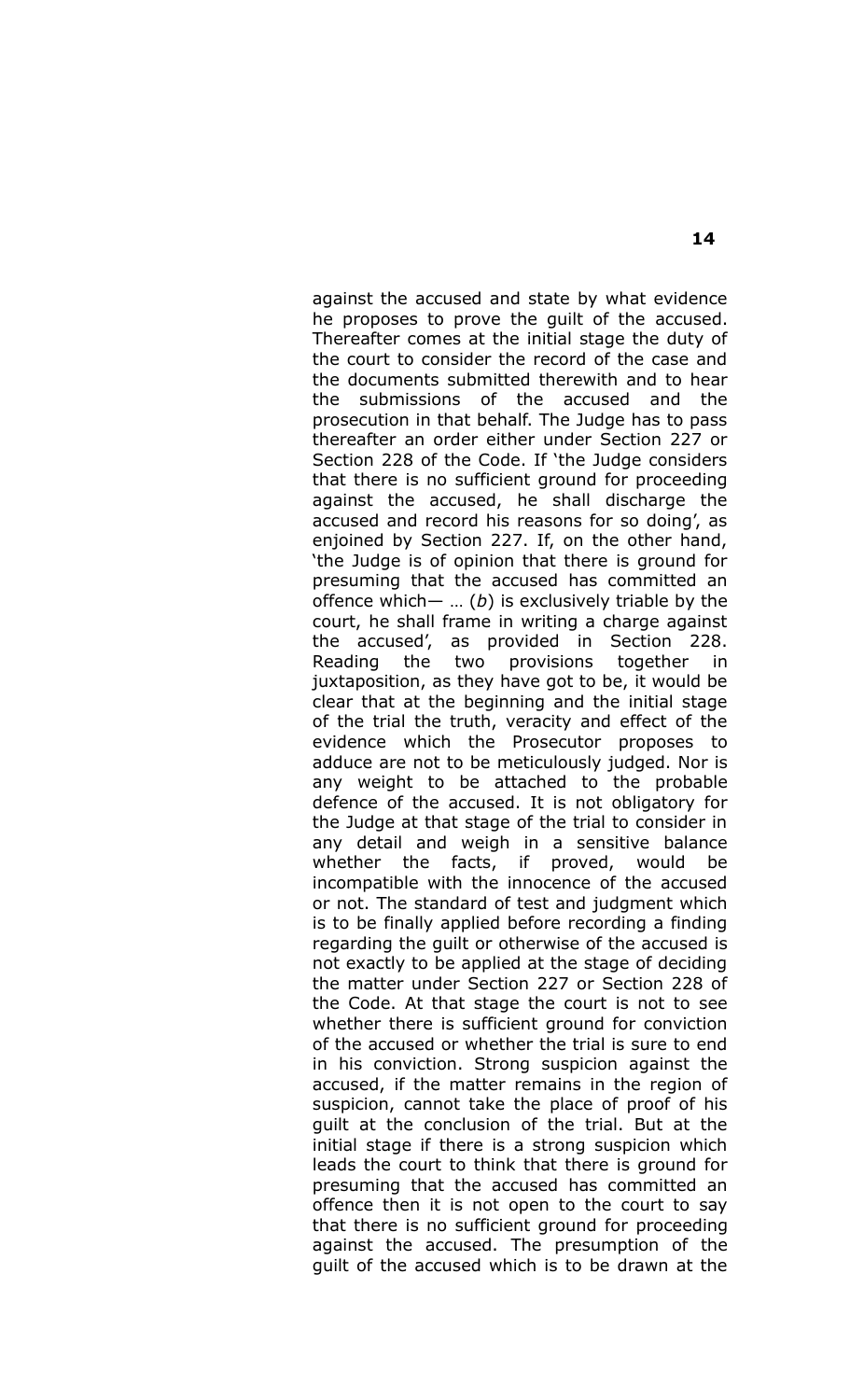initial stage is not in the sense of the law governing the trial of criminal cases in France where the accused is presumed to be guilty unless the contrary is proved. But it is only for the purpose of deciding prima facie whether the court should proceed with the trial or not. If the evidence which the Prosecutor proposes to adduce to prove the guilt of the accused even if fully accepted before it is challenged in crossexamination or rebutted by the defence evidence, if any, cannot show that the accused committed the offence, then there will be no sufficient ground for proceeding with the trial. An exhaustive list of the circumstances to indicate as to what will lead to one conclusion or the other is neither possible nor advisable. We may just illustrate the difference of the law by one more example. If the scales of pan as to the guilt or innocence of the accused are something like even at the conclusion of the trial, then, on the theory of benefit of doubt the case is to end in his acquittal. But if, on the other hand, it is so at the initial stage of making an order under Section 227 or Section 228, then in such a situation ordinarily and generally the order which will have to be made will be one under Section 228 and not under Section 227."

#### **20 to 26**  $x \times x \times x \times x$

**27.** Having discussed the scope of jurisdiction under these two provisions i.e. Section 397 and Section 482 of the Code and the fine line of jurisdictional distinction, now it will be appropriate for us to enlist the principles with reference to which the courts should exercise such jurisdiction. However, it is not only difficult but is inherently impossible to state with precision such principles. At best and upon objective analysis of various judgments of this Court, we are able to cull out some of the principles to be considered for proper exercise of jurisdiction, particularly, with regard to quashing of charge either in exercise of jurisdiction under Section 397 or Section 482 of the Code or together, as the case may be:

**27.1.** Though there are no limits of the powers of the Court under Section 482 of the Code but the more the power, the more due care and caution is to be exercised in invoking these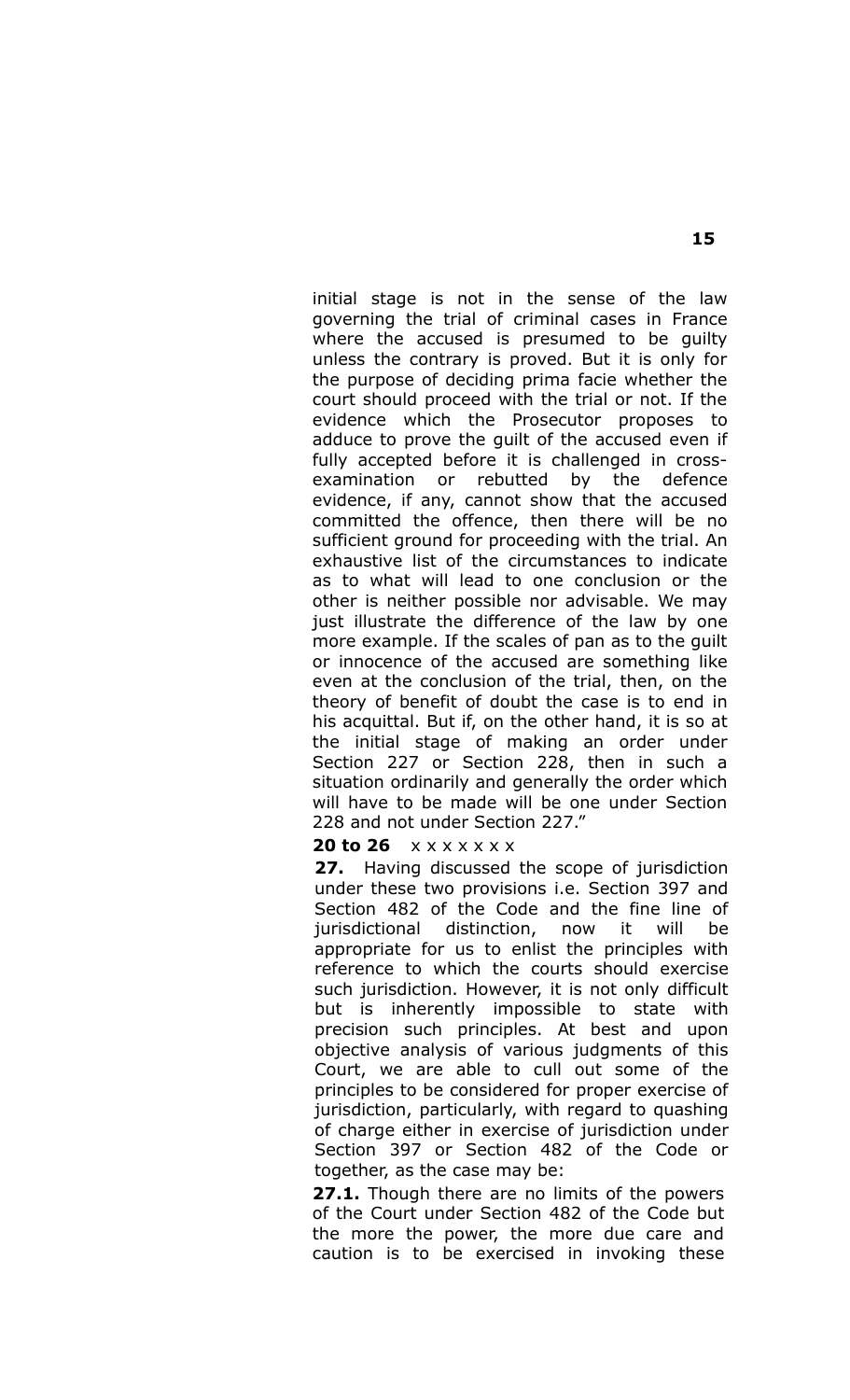powers. The power of quashing criminal proceedings, particularly, the charge framed in terms of Section 228 of the Code should be exercised very sparingly and with circumspection and that too in the rarest of rare cases.

**27.2.** The Court should apply the test as to whether the uncontroverted allegations as made from the record of the case and the documents submitted therewith prima facie establish the offence or not. If the allegations are so patently absurd and inherently improbable that no prudent person can ever reach such a conclusion and where the basic ingredients of a criminal offence are not satisfied then the Court may interfere.

**27.3.** The High Court should not unduly interfere. No meticulous examination of the evidence is needed for considering whether the case would end in conviction or not at the stage of framing of charge or quashing of charge.

**27.4.** Where the exercise of such power is absolutely essential to prevent patent miscarriage of justice and for correcting some grave error that might be committed by the subordinate courts even in such cases, the High Court should be loath to interfere, at the threshold, to throttle the prosecution in exercise of its inherent powers.

**27.5.** Where there is an express legal bar enacted in any of the provisions of the Code or any specific law in force to the very initiation or institution and continuance of such criminal proceedings, such a bar is intended to provide specific protection to an accused.

**27.6.** The Court has a duty to balance the freedom of a person and the right of the complainant or prosecution to investigate and prosecute the offender.

**27.7.** The process of the court cannot be permitted to be used for an oblique or ultimate/ulterior purpose.

**27.8.** Where the allegations made and as they appeared from the record and documents annexed therewith to predominantly give rise and constitute a "civil wrong" with no "element of criminality" and does not satisfy the basic ingredients of a criminal offence, the court may be justified in quashing the charge. Even in such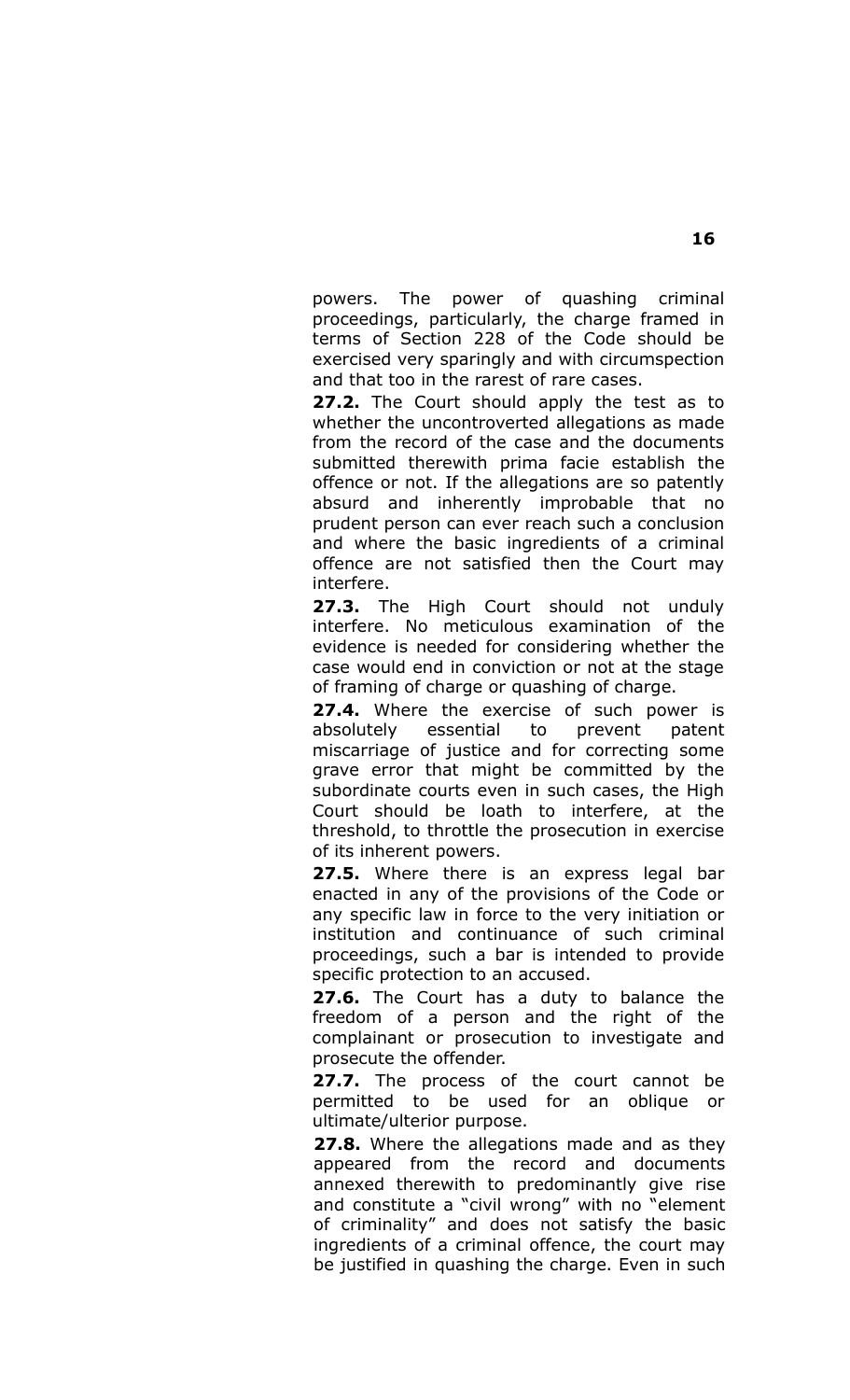cases, the court would not embark upon the critical analysis of the evidence.

**27.9.** Another very significant caution that the courts have to observe is that it cannot examine the facts, evidence and materials on record to determine whether there is sufficient material on the basis of which the case would end in a conviction; the court is concerned primarily with the allegations taken as a whole whether they will constitute an offence and, if so, is it an abuse of the process of court leading to injustice.

**27.10.** It is neither necessary nor is the court called upon to hold a full-fledged enquiry or to appreciate evidence collected by the investigating agencies to find out whether it is a case of acquittal or conviction.

**27.11.** Where allegations give rise to a civil claim and also amount to an offence, merely because a civil claim is maintainable, does not mean that a criminal complaint cannot be maintained.

**27.12.** In exercise of its jurisdiction under Section 228 and/or under Section 482, the Court cannot take into consideration external materials given by an accused for reaching the conclusion that no offence was disclosed or that there was possibility of his acquittal. The Court has to consider the record and documents annexed therewith by the prosecution.

**27.13.** Quashing of a charge is an exception to the rule of continuous prosecution. Where the offence is even broadly satisfied, the Court should be more inclined to permit continuation of prosecution rather than its quashing at that initial stage. The Court is not expected to marshal the records with a view to decide admissibility and reliability of the documents or records but is an opinion formed prima facie.

**27.14.** Where the charge-sheet, report under Section 173(2) of the Code, suffers from fundamental legal defects, the Court may be well within its jurisdiction to frame a charge.

**27.15.** Coupled with any or all of the above, where the Court finds that it would amount to abuse of process of the Code or that the interest of justice favours, otherwise it may quash the charge. The power is to be exercised *ex debito*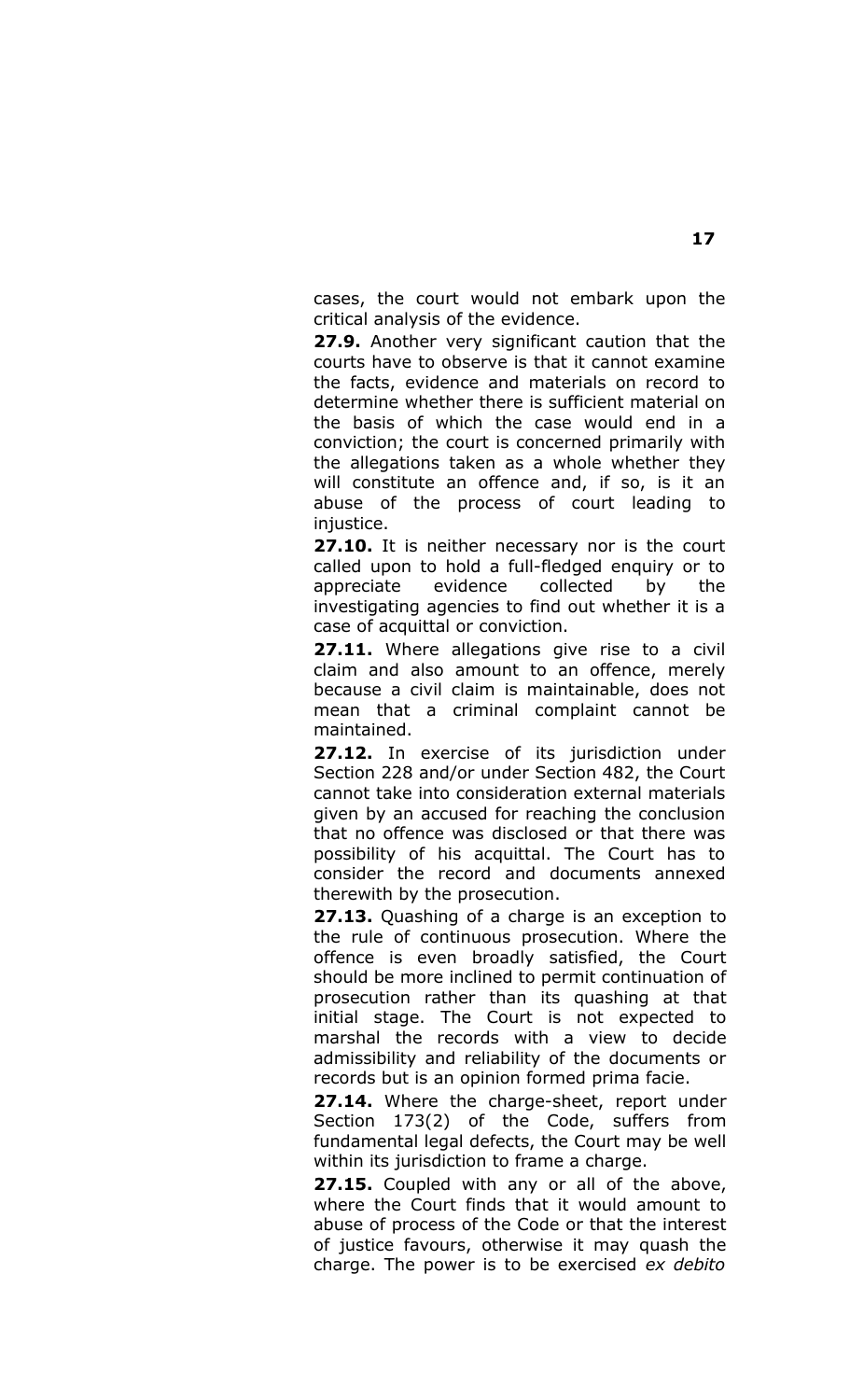*justitiae* i.e. to do real and substantial justice for administration of which alone, the courts exist. (Ref. State of W.B. v. Swapan Kumar Guha [(1982) 1 SCC 561 : 1982 SCC (Cri) 283 : AIR 1982 SC 949]; Madhavrao Jiwajirao Scindia v. Sambhajirao Chandrojirao Angre [(1988) 1 SCC 692 : 1988 SCC (Cri) 234]; Janata Dal v. H.S. Chowdhary [(1992) 4 SCC 305 : 1993 SCC (Cri) 36 : AIR 1993 SC 892]; Rupan Deol Bajaj v. Kanwar Pal Singh Gill [(1995) 6 SCC 194 : 1995 SCC (Cri) 1059]; G. Sagar Suri v. State of U.P. [(2000) 2 SCC 636 : 2000 SCC (Cri) 513]; Ajay Mitra v. State of M.P. [(2003) 3 SCC 11 : 2003 SCC (Cri) 703]; Pepsi Foods Ltd. v. Special Judicial Magistrate [(1998) 5 SCC 749 : 1998 SCC (Cri) 1400 : AIR 1998 SC 128]; State of U.P. v. O.P. Sharma [(1996) 7 SCC 705 : 1996 SCC (Cri) 497]; Ganesh Narayan Hegde v. S. Bangarappa [(1995) 4 SCC 41 : 1995 SCC (Cri) 634]; Zandu Pharmaceutical Works Ltd. v. Mohd. Sharaful Haque [(2005) 1 SCC 122 : 2005 SCC (Cri) 283]; Medchl Chemicals & Pharma (P) Ltd. v. Biological E. Ltd. [(2000) 3 SCC 269 : 2000 SCC (Cri) 615 : AIR 2000 SC 1869]; Shakson Belthissor v. State of Kerala [(2009) 14 SCC 466 : (2010) 1 SCC (Cri) 1412]; V.V.S. Rama Sharma v. State of U.P. [(2009) 7 SCC 234 : (2009) 3 SCC (Cri) 356]; Chunduru Siva Ram Krishna v. Peddi Ravindra Babu [(2009) 11 SCC 203 : (2009) 3 SCC (Cri) 1297]; Sheonandan Paswan v. State of Bihar [(1987) 1 SCC 288 : 1987 SCC (Cri) 82]; State of Bihar v. P.P. Sharma [1992 Supp (1) SCC 222 : 1992 SCC (Cri) 192 : AIR 1991 SC 1260]; Lalmuni Devi v. State of Bihar [(2001) 2 SCC 17 : 2001 SCC (Cri) 275]; M. 8 MCRC.6606/2015 Krishnan v. Vijay Singh [(2001) 8 SCC 645 : 2002 SCC (Cri) 19]; Savita v. State of Rajasthan [(2005) 12 SCC 338 : (2006) 1 SCC (Cri) 571] and S.M. Datta v. State of Gujarat [(2001) 7 SCC 659 : 2001 SCC (Cri) 1361 : 2001 SCC (L&S) 1201]).

**27.16.** These are the principles which individually and preferably cumulatively (one or more) be taken into consideration as precepts to exercise of extraordinary and wide plenitude and jurisdiction under Section 482 of the Code by the High Court. Where the factual foundation for an offence has been laid down, the courts should be reluctant and should not hasten to quash the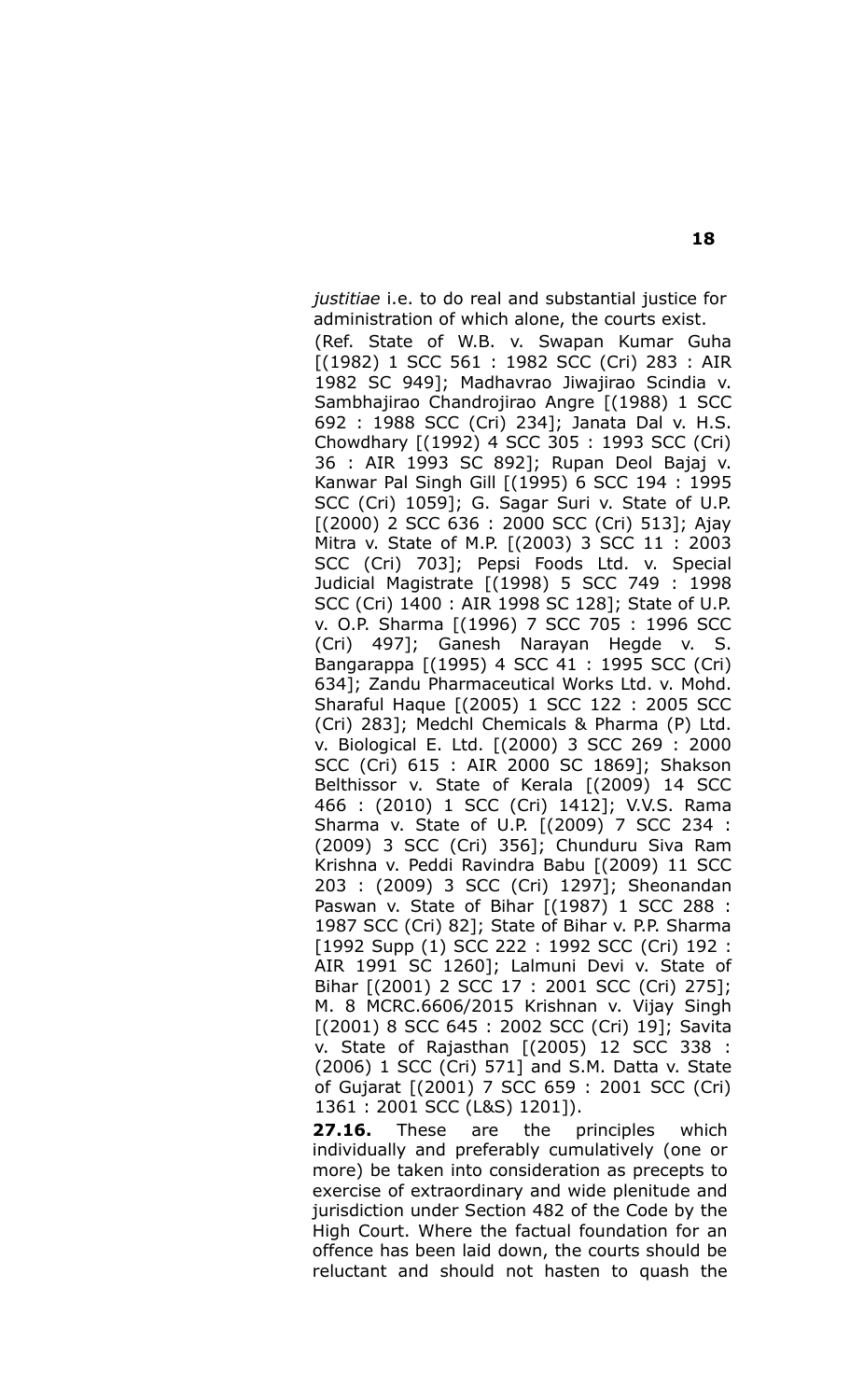proceedings even on the premise that one or two ingredients have not been stated or do not appear to be satisfied if there is substantial compliance with the requirements of the offence.

**28.** x x x x x x x

**29.** In the light of the above principles, now if we examine the findings recorded by the High Court, then it is evident that what weighed with the High Court was that firstly it was an abuse of the process of court and, secondly, it was a case of civil nature and that the facts, as stated, would not constitute an offence under Section 306 read with Section 107 IPC. Interestingly and as is evident from the findings recorded by the High Court reproduced supra that "this aspect of the matter will get unravelled only after a fullfledged trial", once the High Court itself was of the opinion that clear facts and correctness of the allegations made can be examined only upon full trial, where was the need for the Court to quash the charge under Section 306 at that stage. Framing of charge is a kind of tentative view that the trial court forms in terms of Section 228 which is subject to final culmination of the proceedings.

**30.** We have already noticed that the legislature in its wisdom has used the expression "there is ground for presuming that the accused has committed an offence". This has an inbuilt element of presumption once the ingredients of an offence with reference to the allegations made are satisfied, the Court would not doubt the case of the prosecution unduly and extend its jurisdiction to quash the charge in haste. A Bench of this Court in *State of Maharashtra* v. *Som Nath Thapa (1996) 4 SCC 659* referred to the meaning of the word "presume" while relying upon *Black's Law Dictionary*. It was defined to mean "to believe or accept upon probable evidence"; "to take as proved until evidence to the contrary is forthcoming". In other words, the truth of the matter has to come out when the prosecution evidence is led, the witnesses are cross-examined by the defence, the incriminating material and evidence is put to the accused in terms of Section 313 of the Code and then the accused is provided an opportunity to lead defence, if any. It is only upon completion of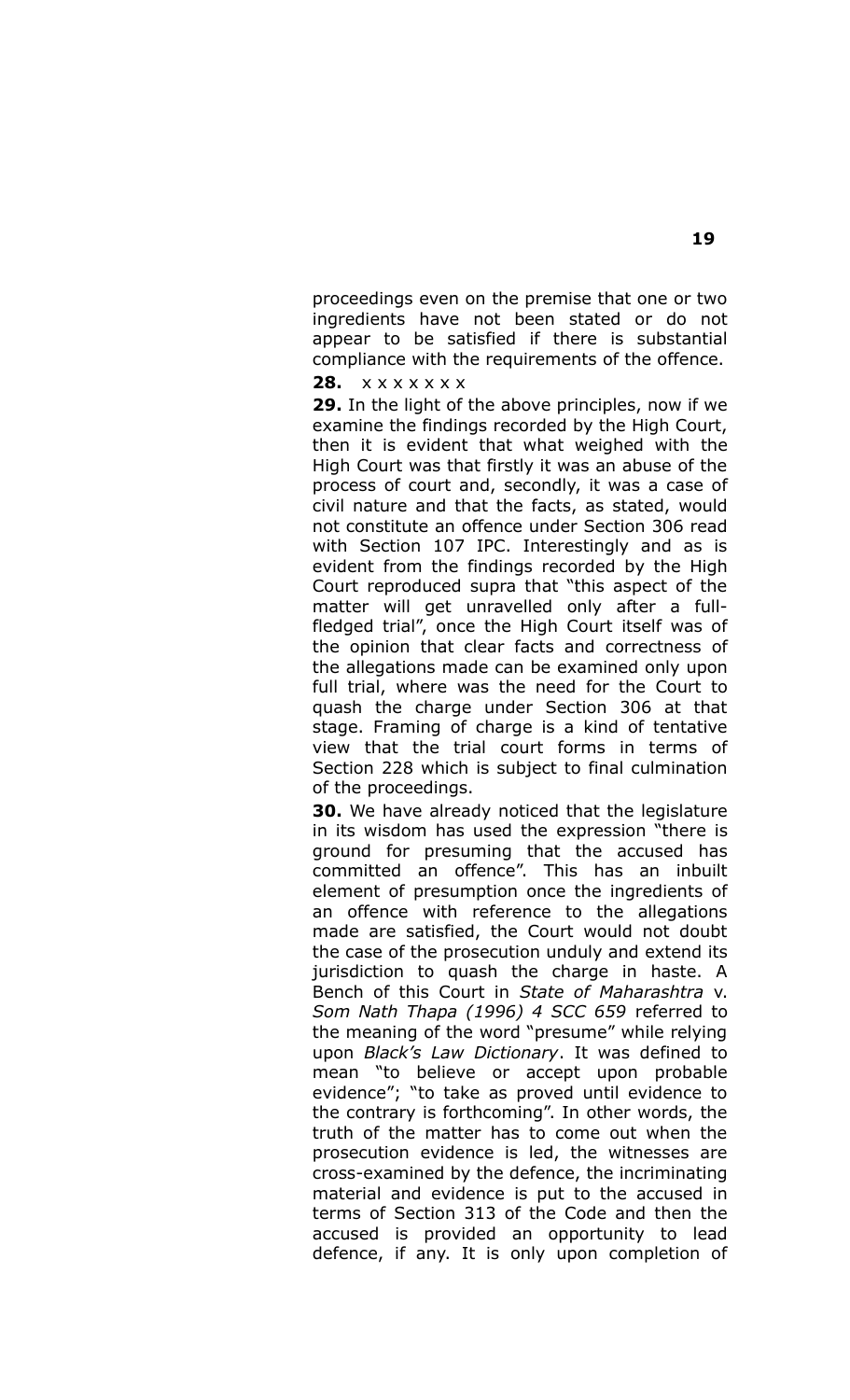such steps that the trial concludes with the court forming its final opinion and delivering its judgment. Merely because there was a civil transaction between the parties would not by itself alter the status of the allegations constituting the criminal offence."

The Supreme Court in the case of **P. Vijayan vs. State of Kerala and Anr.** reported in **2010 CRI. L.J. 1427** has held as under:-

> "10. If two views are possible and one of them gives rise to suspicion only, as distinguished from grave suspicion, the Trial Judge will be empowered to discharge the accused and at this stage he is not to see whether the trial will end in conviction or acquittal. Further, the words "not sufficient ground for proceeding against the accused" clearly show that the Judge is not a mere Post Office to frame the charge at the behest of the prosecution, but has to exercise his judicial mind to the facts of the case in order to determine whether a case for trial has been made out by the prosecution. In assessing this fact, it is not necessary for the Court to enter into the pros and cons of the matter or into a weighing and balancing of evidence and probabilities which is really the function of the Court, after the trial starts. At the stage of Section 227, the Judge has merely to sift the evidence in order to find out whether or not there is sufficient ground for proceeding against the accused. In other words, the sufficiency of ground would take within its fold the nature of the evidence recorded by the police or the documents produced before the Court which *ex facie* disclose that there are suspicious circumstances against the accused so as to frame a charge against him."

The Supreme Court in the case of **State of Bihar vs. Ramesh Singh** reported in **AIR 1977 SC 2018** has held as under:-

> "... ...Strong suspicion against the accused, if the matter remains in the region of suspicion, cannot take the place of proof of his guilt at the conclusion of the trial. But at the initial stage if there is a strong suspicion which leads the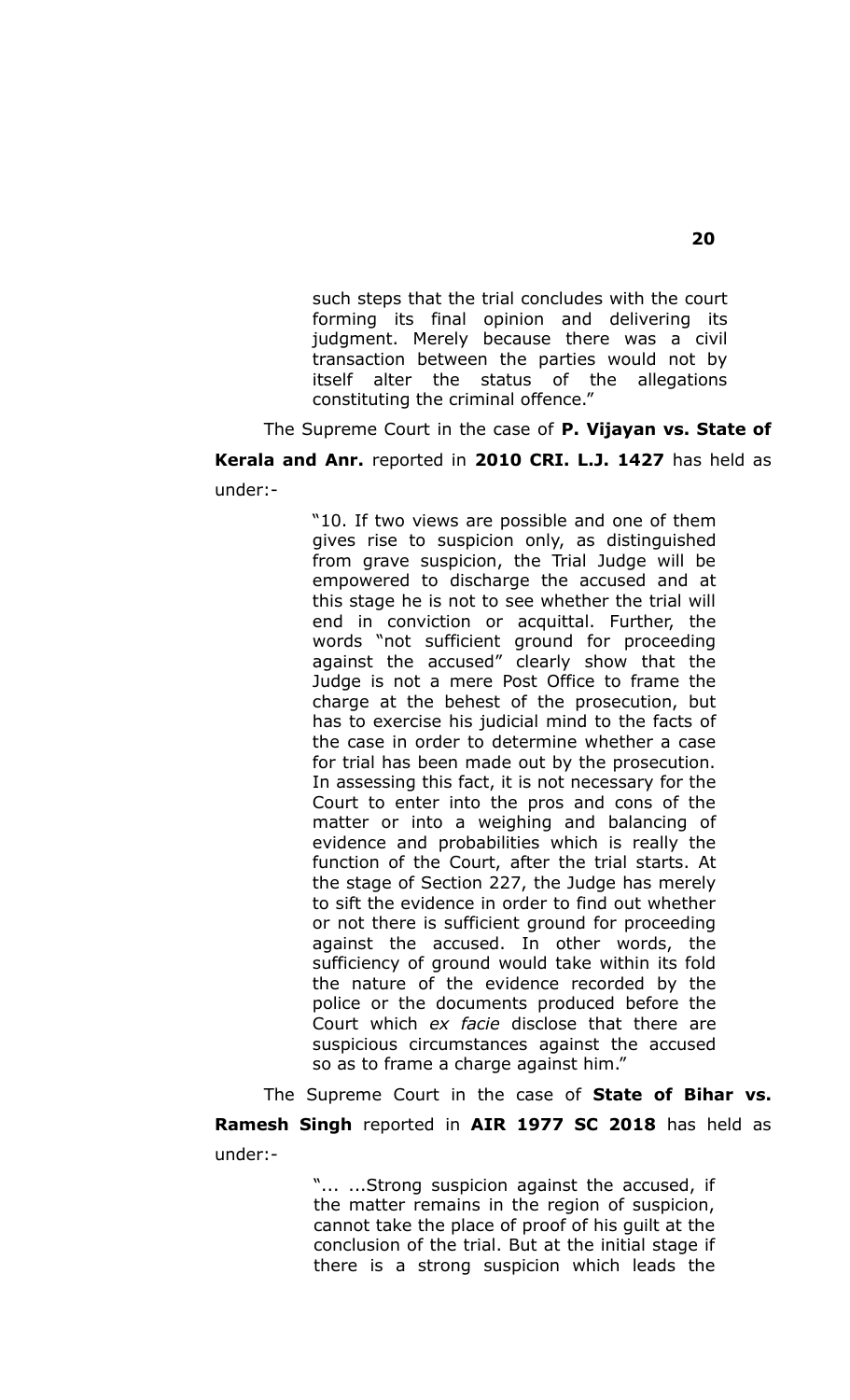Court to think that there is ground for presuming that the accused has committed an offence then it is not open to the Court to say that there is no sufficient ground for proceeding against the accused. The presumption of the guilt of the accused which is to be drawn at the initial stage is not in the sense of the law governing the trial of criminal cases in France where the accused is presumed to be guilty unless the contrary is proved. But it is only for the purpose of deciding prima facie whether the Court should proceed with the trial or not. If the evidence which the Prosecutor proposes to adduce to prove the guilt of the accused even if fully accepted before it is challenged in cross-examination or rebutted by the defence evidence, if any, cannot show that the accused committed the offence, then there will be no sufficient ground for proceeding with the trial. …. '

This Court has thus held that whereas strong suspicion may not take the place of the proof at the trial stage, yet it may be sufficient for the satisfaction of the Trial Judge in order to frame a charge against the accused."

The Supreme Court in the case of **Union of India vs. Prafulla Kumar Samal,** reported in **AIR 1979 SC 366** has held as under:-

> "(*1*) That the Judge while considering the question of framing the charges under Section 227 of the Code has the undoubted power to sift and weigh the evidence for the limited purpose of finding out whether or not a prima facie case against the accused has been made out.

> (*2*) Where the materials placed before the Court disclose grave suspicion against the accused which has not been properly explained the Court will be fully justified in framing a charge and proceeding with the trial.

> (*3*) The test to determine a prima facie case would naturally depend upon the facts of each case and it is difficult to lay down a rule of universal application. By and large however if two views are equally possible and the Judge is satisfied that the evidence produced before him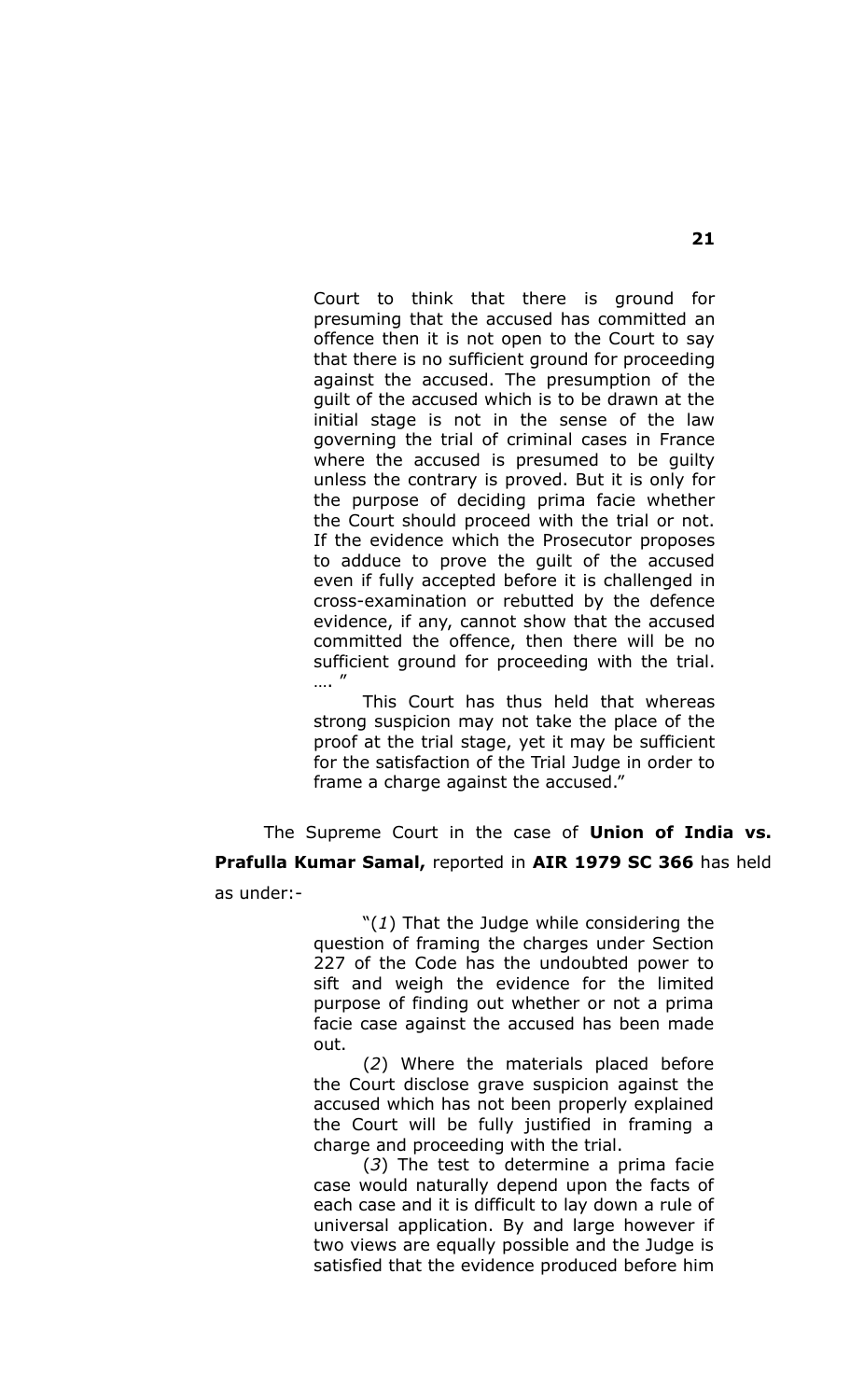while giving rise to some suspicion but not grave suspicion against the accused, he will be fully within his right to discharge the accused.

(*4*) That in exercising his jurisdiction under Section 227 of the Code the Judge which under the present Code is a senior and experienced court cannot act merely as a Post Office or a mouthpiece of the prosecution, but has to consider the broad probabilities of the case, the total effect of the evidence and the documents produced before the Court, any basic infirmities appearing in the case and so on. This however does not mean that the Judge should make a roving enquiry into the pros and cons of the matter and weigh the evidence as if he was conducting a trial."

The Supreme Court in the case of **Niranjan Singh vs. K.S. Punjabi vs. Jitendra Bhimraj Bijjaya,** reported in **AIR 1990 SC 1869** has held as under:-

> "Can he marshal the evidence found on the record of the case and in the documents placed before him as he would do on the conclusion of the evidence adduced by the prosecution after the charge is framed? It is obvious that since he is at the stage of deciding whether or not there exists sufficient grounds for framing the charge, his enquiry must necessarily be limited to deciding if the facts emerging from the record and documents constitute the offence with which the accused is charged. At that stage he may sift the evidence for that limited purpose but he is not required to marshal the evidence with a view to separating the grain from the chaff. All that he is called upon to consider is whether there is sufficient ground to frame the charge and for this limited purpose he must weigh the material on record as well as the documents relied on by the prosecution. In the State of Bihar v. Ramesh Singh (AIR 1977 SC 2018) this Court observed that at the initial stage of the framing of a charge if there is a strong suspicion-evidence which leads the court to think that there is ground for presuming that the accused has committed an offence then it is not open to the court to say that there is no sufficient ground for proceeding against the accused. If the evidence which the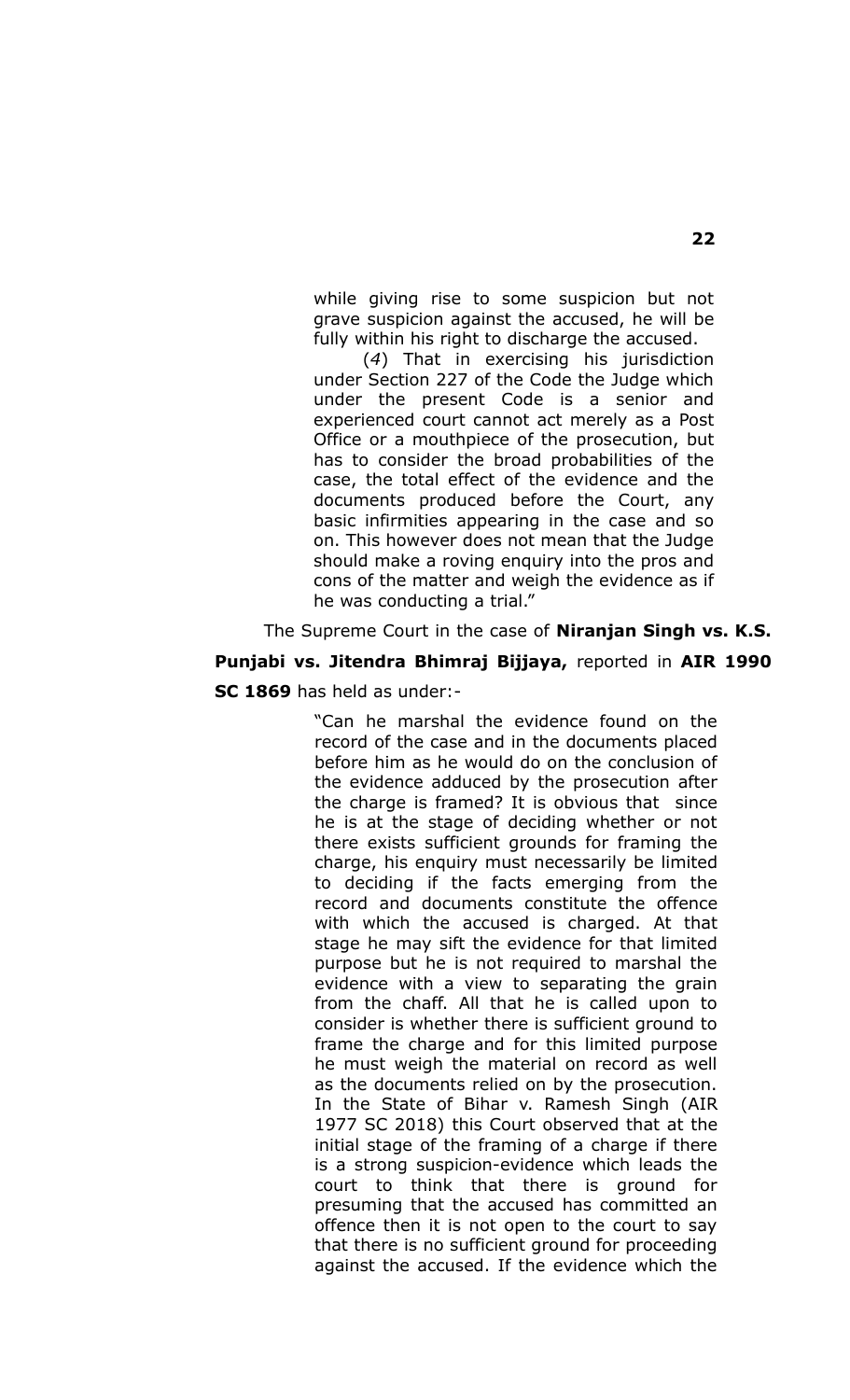prosecutor proposes to adduce to prove the guilt of the accused, even if fully accepted before it is challenged by cross-examination or rebutted by the defence evidence, if any, cannot show that the accused committed the offence, then there will be no sufficient ground for proceeding with the trial. In Union of India v. Prafulla Kumar Samal *(AIR 1979 SC 366)* this Court after considering the scope of Section 227 observed that the words 'no sufficient ground for proceeding against the accused' clearly show that the Judge is not merely a post office to frame charge at the behest of the prosecution but he has to exercise his judicial mind to the facts of the case in order to determine that a case for trial has been made out by the prosecution. In assessing this fact it is not necessary for the court to enter into the pros and cons of the matter or into weighing and balancing of evidence and probabilities but he may evaluate the material to find out if the facts emerging therefrom taken at their face value establish the ingredients constituting the said offence."

It is well-established principle of law that at the time of framing of charges, meticulous appreciation of evidence is not required and even a strong suspicion is sufficient to frame the charges. If the allegations made against the applicant are considered, then it is clear that there appears to be strong suspicion against the applicant warranting framing of charges.

Considering the totality of the allegations and the facts and circumstances of the case, this Court is of the considered opinion that the trial Court did not commit any mistake in framing the charge under Sections 307, 294 of IPC.

Accordingly, the order dated 21/03/2018 passed by Fifth Additional Sessions Judge, Gwalior in Sessions Trial No.503/2017 is hereby affirmed.

Before parting with this order this Court finds it appropriate to mention that the observations in the earlier part of this order have been made considering the limited scope of interference at